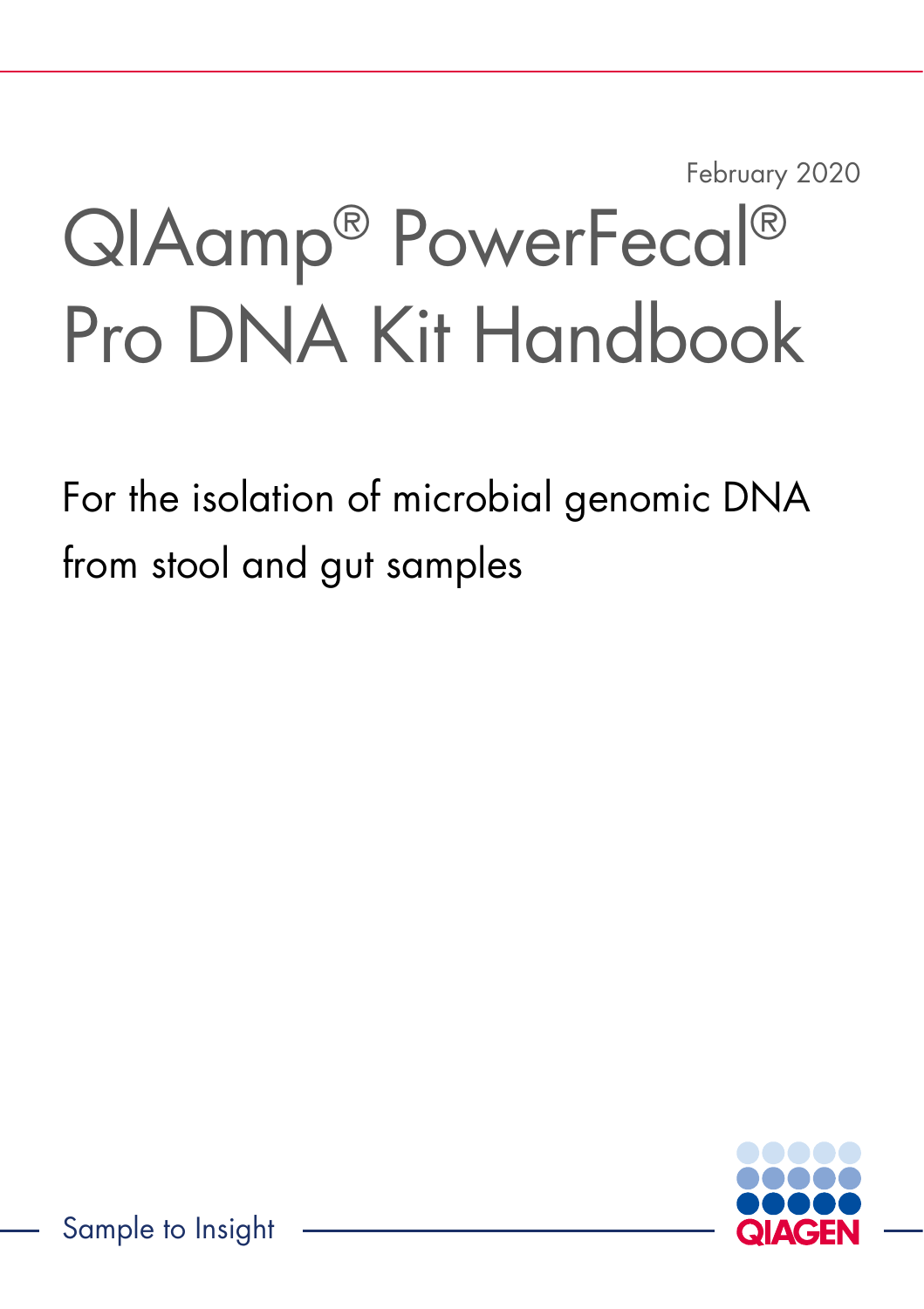### Contents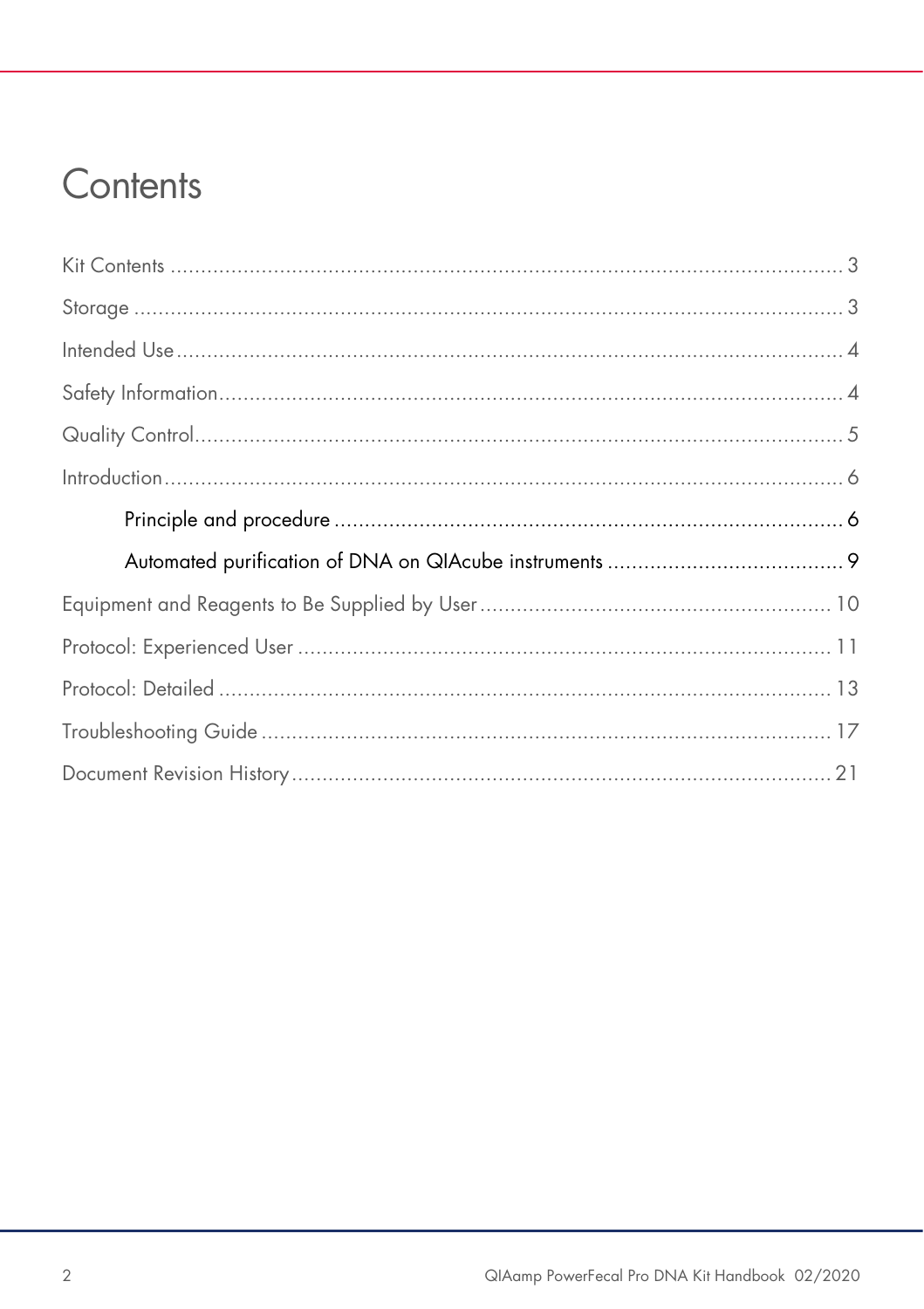### Kit Contents

| QIAamp PowerFecal Pro DNA Kit | (50)   |
|-------------------------------|--------|
| Catalog no.                   | 51804  |
| Number of preps               | 50     |
| PowerBead Pro Tubes           | 50     |
| <b>MB Spin Columns</b>        | 50     |
| Solution CD1                  | 40 ml  |
| Solution CD2                  | $15$ m |
| Solution CD3                  | 35 ml  |
| Solution EA                   | 36 ml  |
| Solution C5                   | 30 ml  |
| Solution C6                   | $9$ m  |
| Microcentrifuge Tubes (2 ml)  | 100    |
| Elution Tubes (1.5 ml)        | 50     |
| Collection Tubes (2 ml)       | 100    |
| Quick-Start Protocol          | 1      |

### Storage

Solution CD2 should be stored at 2-8°C upon arrival. All other components and reagents of the QIAamp PowerFecal Pro DNA Kit can be stored at room temperature (15–25°C) until the expiration date printed on the box label.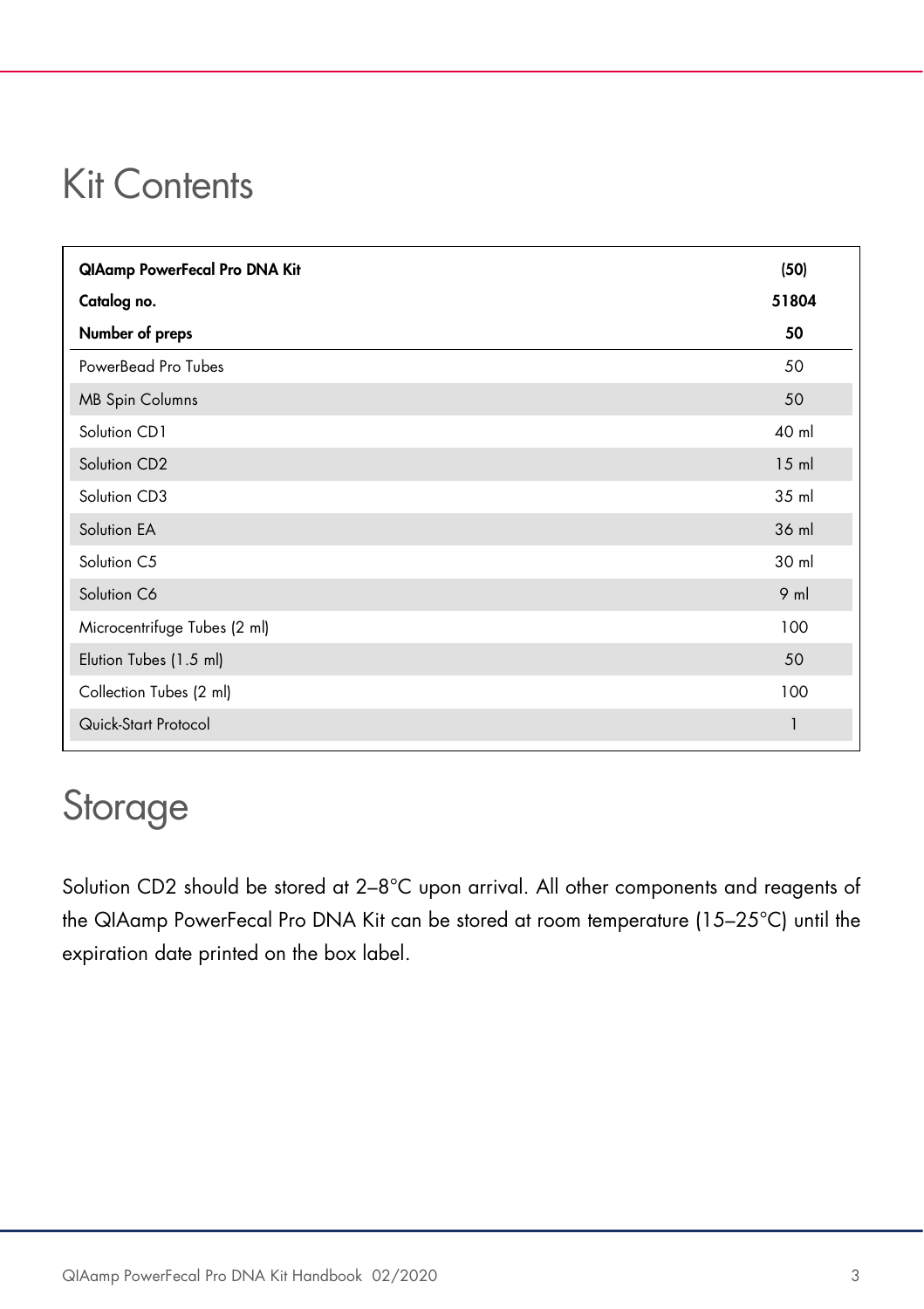### Intended Use

All QIAamp products are intended for molecular biology applications. These products are not intended for the diagnosis, prevention or treatment of a disease.

QIAcube® Connect is designed to perform fully automated purification of nucleic acids and proteins in molecular biology applications. The system is intended for use by professional users trained in molecular biological techniques and the operation of QIAcube Connect.

All due care and attention should be exercised in the handling of the products. We recommend all users of QIAGEN® products to adhere to the NIH guidelines that have been developed for recombinant DNA experiments, or to other applicable guidelines.

### Safety Information

When working with chemicals, always wear a suitable lab coat, disposable gloves and protective goggles. For more information, please consult the appropriate safety data sheets (SDSs). These are available online in convenient and compact PDF format at www.qiagen.com/safety where you can find, view and print the SDS for each QIAGEN kit and kit component.



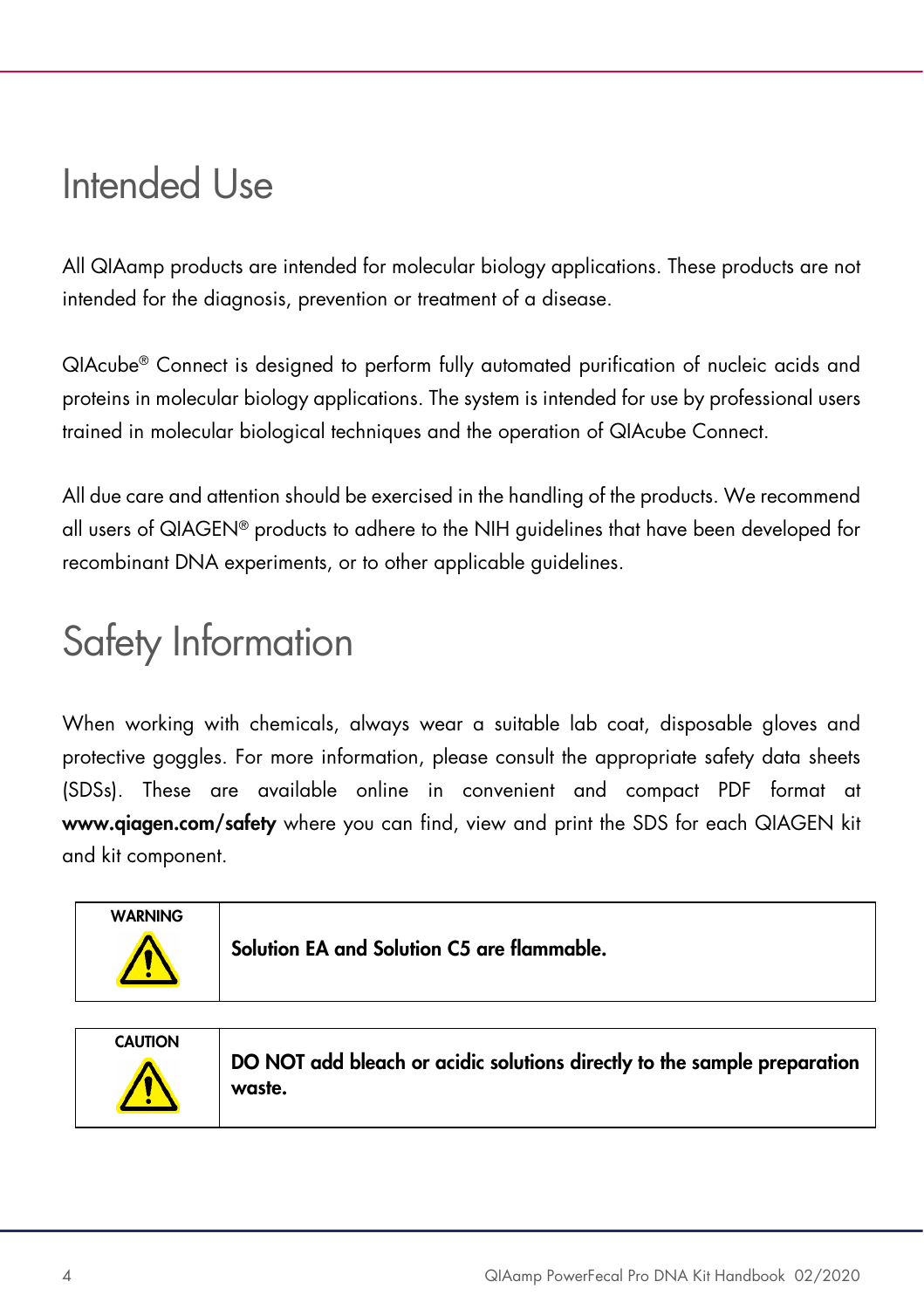Solution CD1 and Solution CD3 contain chaotropic salts, which can form highly reactive compounds when combined with bleach. If liquid containing these buffers is spilt, clean with a suitable laboratory detergent and water. If the spilt liquid contains potentially infectious agents, clean the affected area first with laboratory detergent and water, and then with 1% (v/v) sodium hypochlorite.

## Quality Control

In accordance with QIAGEN's ISO-certified Quality Management System, each lot of QIAamp PowerFecal Pro DNA Kits is tested against predetermined specifications to ensure consistent product quality.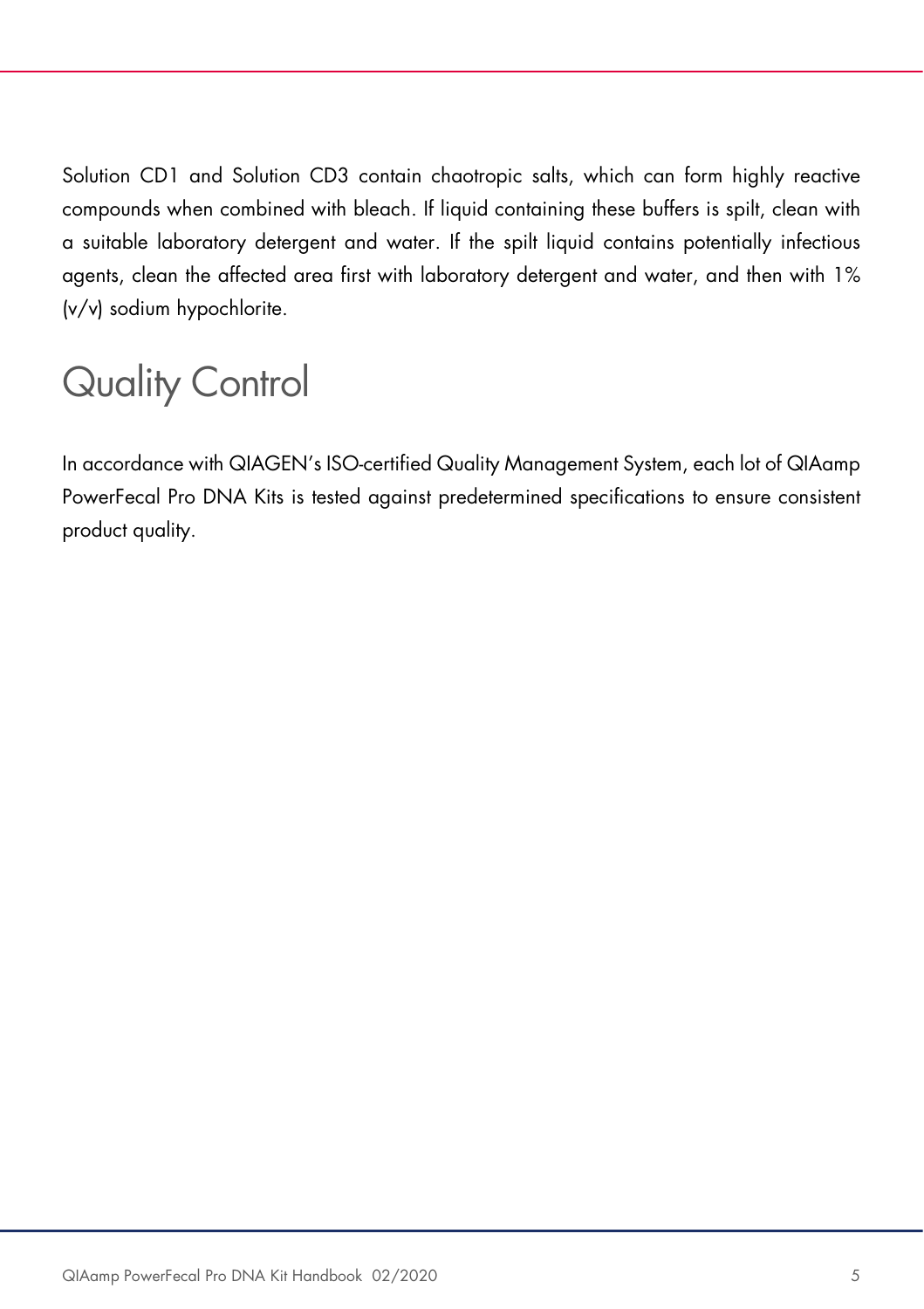### Introduction

The QIAamp PowerFecal Pro DNA Kit comprises a novel and proprietary method for isolating both microbial and host genomic DNA from stool and gut samples. The kit uses QIAGEN's second-generation Inhibitor Removal Technology® (IRT), and is intended for use with samples containing inhibitory substances commonly found in stool, such as polysaccharides, heme compounds and bile salts. Improved IRT combined with more efficient bead beating and lysis chemistry yields high-quality DNA that can be used immediately in downstream applications, including PCR, qPCR and next-generation sequencing (16S and whole-genome).

#### Principle and procedure

The QIAamp PowerFecal Pro DNA Kit is effective at removing PCR inhibitors from even the most difficult stool types. Samples are added to a bead beating tube for rapid and thorough homogenization. Cell lysis occurs by mechanical and chemical methods. Total genomic DNA is captured on a silica membrane in a spin-column format. DNA is then washed and eluted from the membrane and ready for NGS, PCR and other downstream applications.

#### Bead beating options

The QIAamp PowerFecal Pro DNA Kit does not require homogenization using a high-velocity bead beater. However, if the microorganism of interest requires stronger homogenization than provided by a vortex, or if using a bead beater is desired, the QIAamp PowerFecal Pro DNA Kit contains bead tubes suitable for high-powered bead beating and may be used in conjunction with the PowerLyzer® 24 Homogenizer (110/220V) (cat. no. 13155) or the TissueLyser II (cat. no. 85300) using a 2 ml Tube Holder Set (cat no. 11993).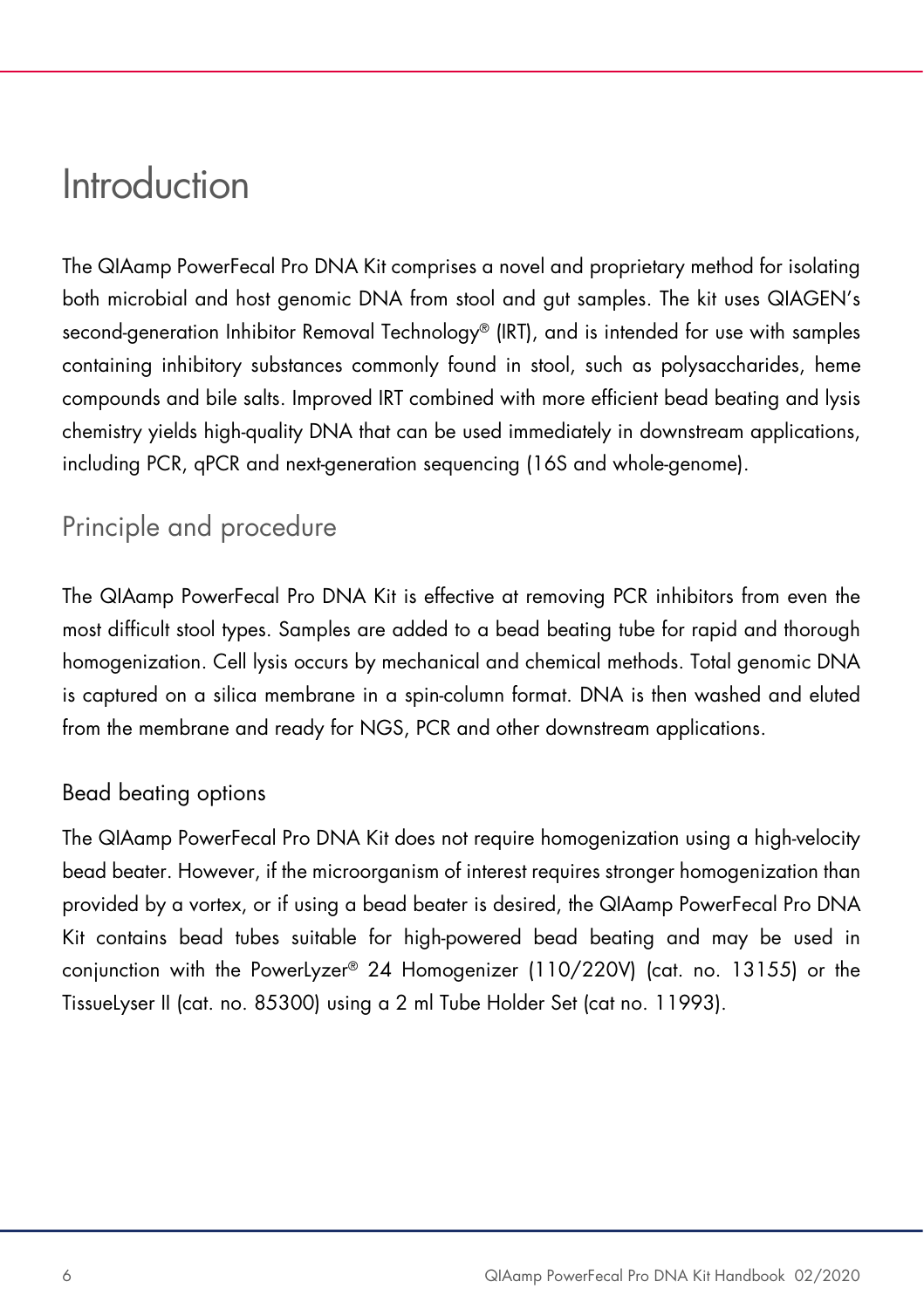#### The PowerLyzer 24 Homogenizer: Optimized for complete homogenization of any sample

The PowerLyzer 24 Homogenizer is a highly efficient bead beating system that allows for optimal DNA extraction from a variety of biological samples. The instrument's velocity and proprietary motion combine to provide the fastest homogenization time possible, minimizing the time spent processing samples. The programmable display enables hands-free, walk-away homogenization with up to ten cycles of bead beating for as long as 5 minutes per cycle. Even the toughest and most difficult samples, such as pine needles, seeds, spores and fungal mats are easily and effectively lysed. For more information and protocols, please contact QIAGEN Technical Service at support.qiagen.com.

#### The TissueLyser II: Optimized for medium- to high-throughput sample disruption

The TissueLyser II simultaneously disrupts multiple biological samples through high-speed shaking in plastic tubes with stainless steel, tungsten carbide or glass beads. Using the appropriate adapter set, up to 48 or 192 samples can be processed at the same time. Alternatively, a grinding jar set can be used to process large samples. A range of beads, bead dispensers and collection microtubes and caps are also available.

#### High-throughput options

For high-throughput options, we offer the DNeasy 96 PowerSoil Pro Kit (384) (cat. no. 47017) for processing up to 2 x 96 samples using a centrifuge capable of spinning two stacked 96 well blocks (13 cm  $\times$  8 cm  $\times$  5.5 cm) at 4500  $\times$  g. For 96-well homogenization of stool, we offer the TissueLyser II and Plate Adapter Set (cat. no. 85300 and 11990, respectively). We also offer the DNeasy 96 PowerSoil Pro QIAcube HT Kit (5) (cat. no. 47021) and the QIAsymphony PowerFecal Pro Kit (192) (cat. no. 938036) for automatic processing.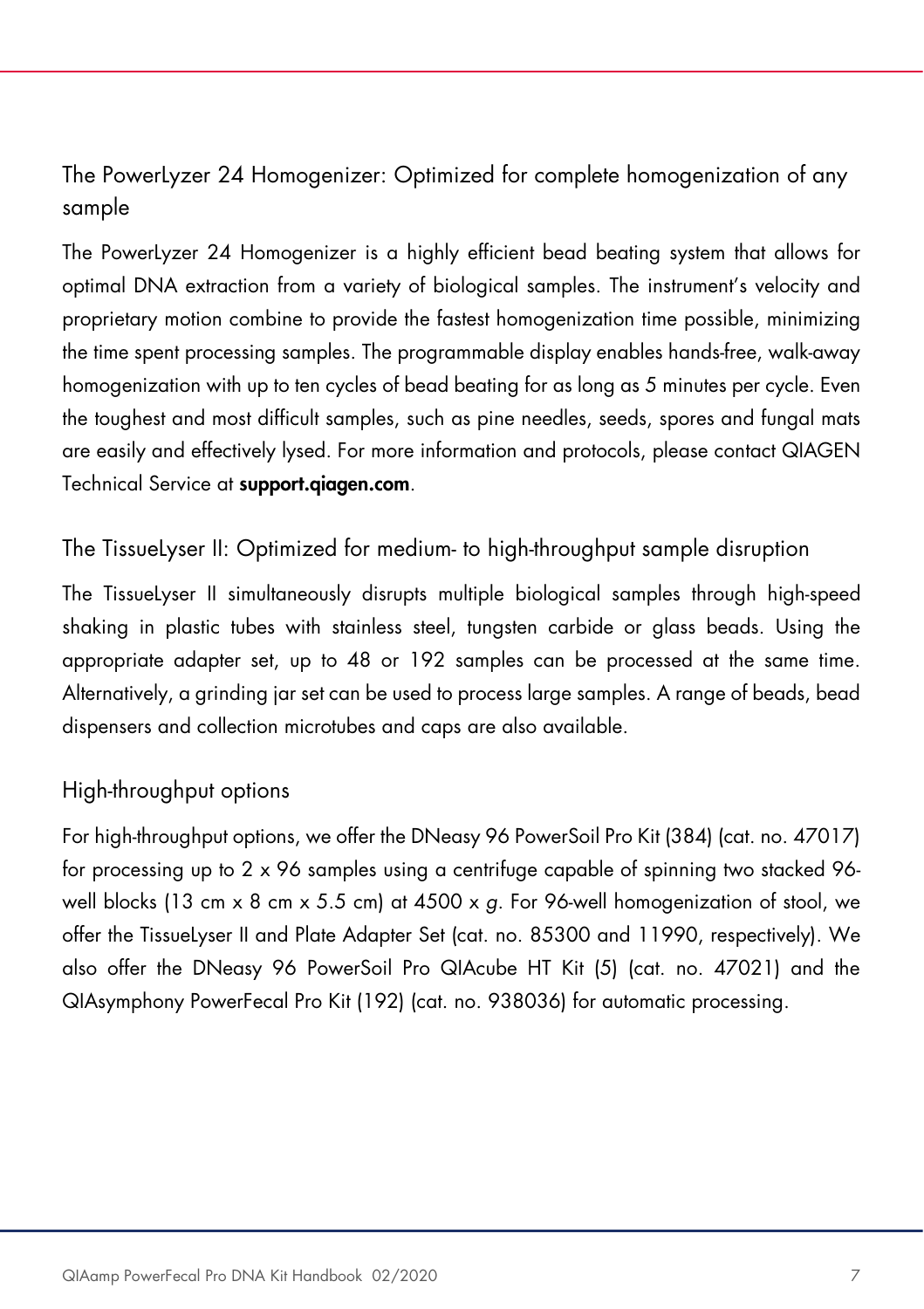

#### QIAamp PowerFecal Pro DNA Kit Procedure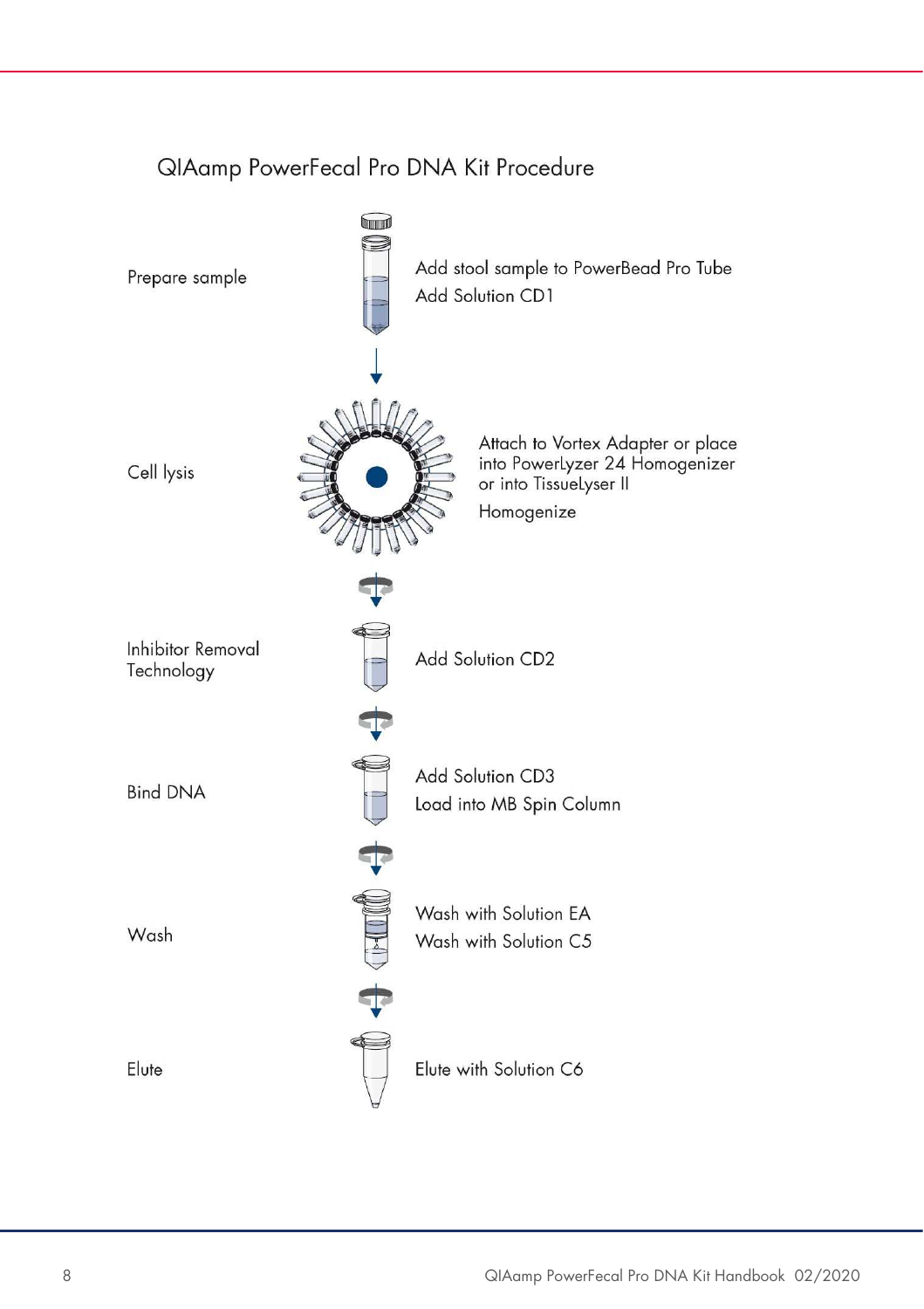### Automated purification of DNA on QIAcube instruments

Purification of DNA can be fully automated on QIAcube Connect or the classic QIAcube. The innovative QIAcube instruments use advanced technology to process QIAGEN spin columns, enabling seamless integration of automated, low-throughput sample prep into your laboratory workflow. Sample preparation using QIAcube instruments follows the same steps as the manual procedure (i.e., lyse, bind, wash and elute), enabling you to continue using the QIAamp PowerFecal Pro DNA Kit for purification of high-quality DNA.

QIAcube instruments are preinstalled with protocols for purification of plasmid DNA, genomic DNA, RNA, viral nucleic acids and proteins, plus DNA and RNA cleanup. The range of protocols available is continually expanding, and additional QIAGEN protocols can be downloaded free of charge at www.qiagen.com/qiacubeprotocols.

Note: The lyse and remove inhibitors steps is not automated in QIAcube Connect and must be performed manually.



QIAcube Connect.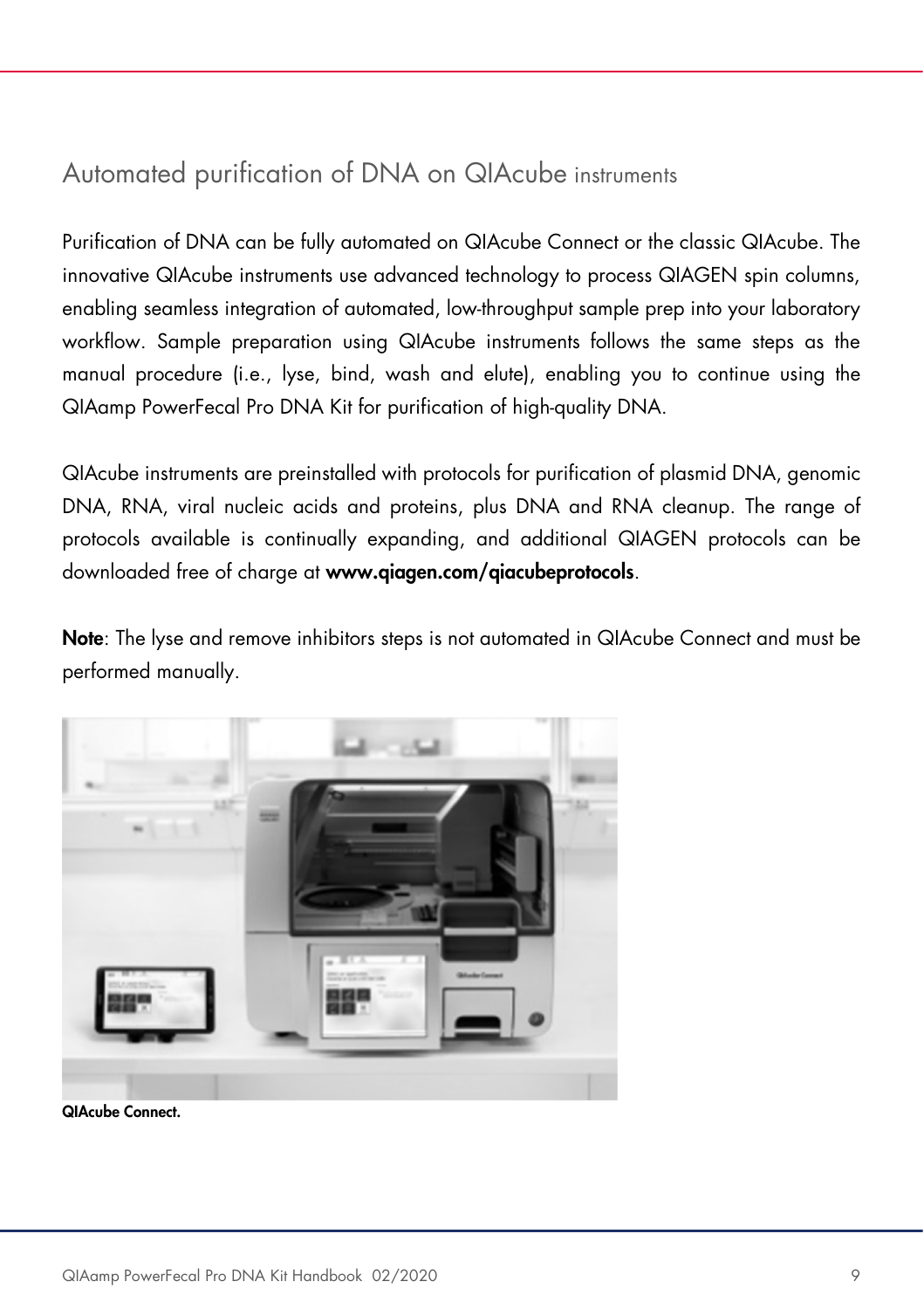### Equipment and Reagents to Be Supplied by User

When working with chemicals, always wear a suitable lab coat, disposable gloves and protective goggles. For more information, consult the appropriate safety data sheets (SDSs) available from the product supplier.

- Microcentrifuge (up to  $16,000 \times g$ )
- Pipettor (50-1000 µl)
- Vortex-Genie<sup>®</sup> 2
- Vortex Adapter for 24 (1.5 or 2 ml) tubes (cat. no. 13000-V1-24)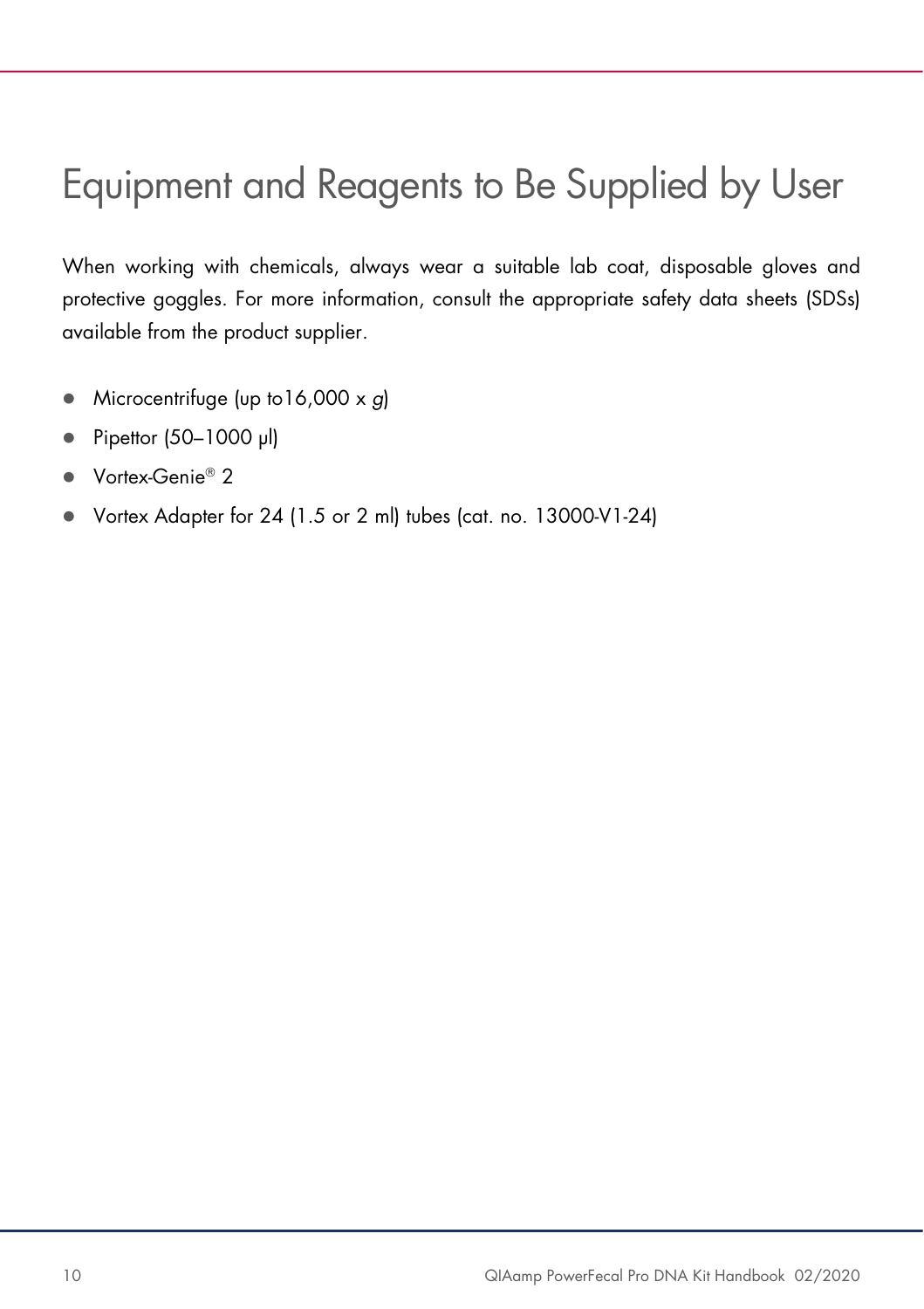### Protocol: Experienced User

#### Important notes before starting

- Ensure that the PowerBead Pro Tubes rotate freely in the centrifuge without rubbing.
- If Solution CD3 has precipitated, heat at 60°C until precipitate dissolves.
- Perform all centrifugation steps at room temperature (15–25°C).

#### Procedure

- 1. Spin the PowerBead Pro Tube briefly to ensure that the beads have settled at the bottom. Add up to 250 mg of stool and 800 µl of Solution CD1. Vortex briefly to mix.
- 2. Secure the PowerBead Pro Tube horizontally on a Vortex Adapter for 1.5– 2 ml tubes (cat. no. 13000-V1-24). Vortex at maximum speed for 10 min.

Note: If using the Vortex Adapter for more than 12 preps simultaneously, increase the vortexing time by 5–10 min.

Note: For alternative ways to homogenize samples, see the detailed protocol on page 13–14

- 3. Centrifuge the PowerBead Pro Tube at 15,000 x g for 1 min.
- 4. Transfer the supernatant to a clean 2 ml Microcentrifuge Tube (provided). Note: Expect 500–600 µl. The supernatant may still contain some stool particles.
- 5. Add 200 µl of Solution CD2 and vortex for 5 s.
- 6. Centrifuge at  $15,000 \times q$  for 1 min. Avoiding the pellet, transfer up to 700 µ of supernatant to a clean 2 ml Microcentrifuge Tube (provided).
	- Note: Expect 500–600 µl.
- 7. Add 600 µl of Solution CD3 and vortex for 5 s.
- 8. Load 650 µl of the lysate onto an MB Spin Column and centrifuge at 15,000 x g for 1 min.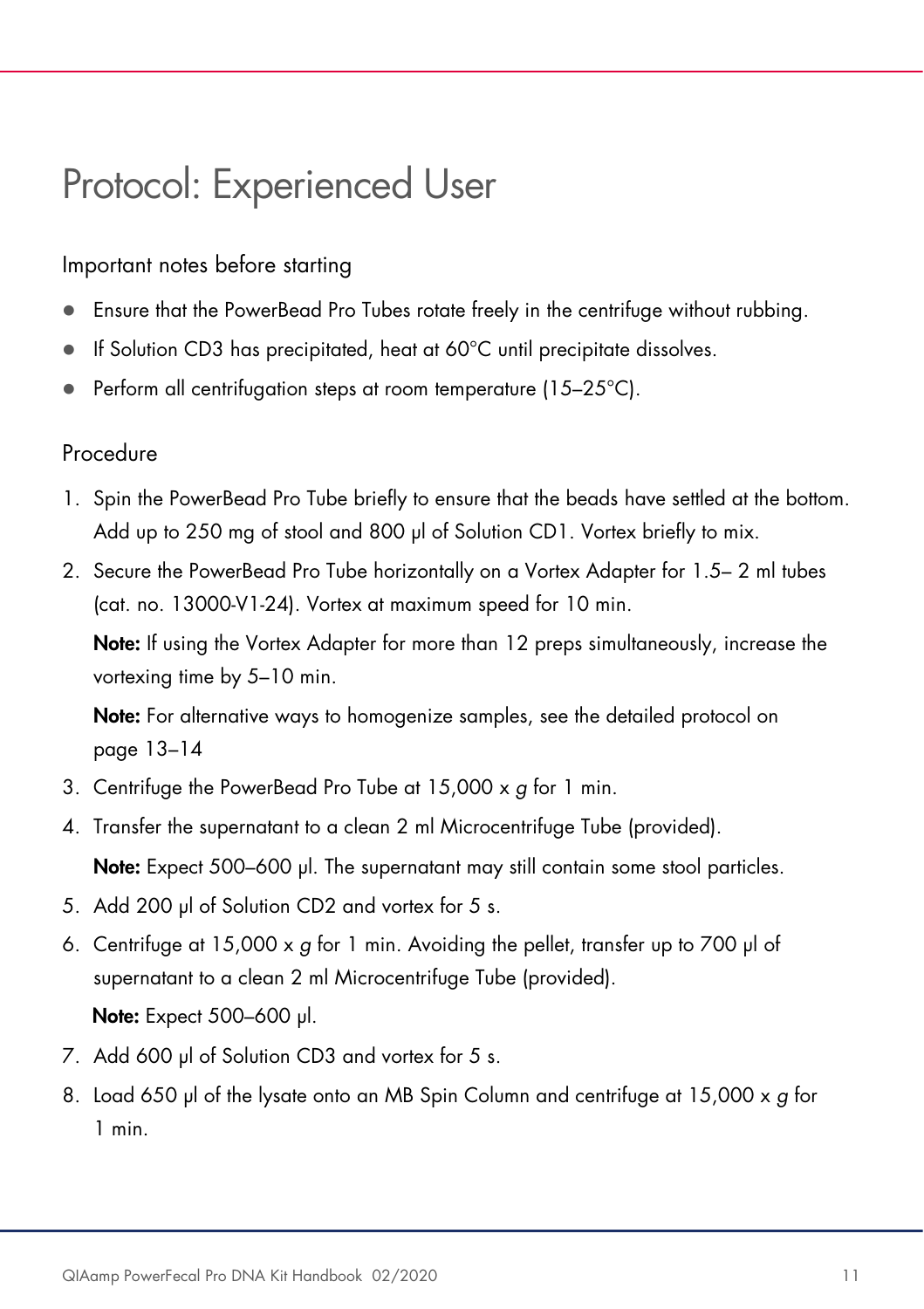- 9. Discard the flow-through and repeat step 8 to ensure that all of the lysate has passed through the MB Spin Column.
- 10.Carefully place the MB Spin Column into a clean 2 ml Collection Tube (provided). Avoid splashing any flow-through onto the MB Spin Column.
- 11.Add 500 µl of Solution EA to the MB Spin Column. Centrifuge at 15,000 x g for 1 min.
- 12. Discard the flow-through and place the MB Spin Column back into the same 2 ml Collection Tube.
- 13. Add 500 ul of Solution C5 to the MB Spin Column. Centrifuge at 15,000 x a for 1 min.
- 14.Discard the flow-through and place the MB Spin Column into a new 2 ml Collection Tube (provided).
- 15. Centrifuge at up to 16,000 x g for 2 min. Carefully place the MB Spin Column into a new 1.5 ml Elution Tube (provided).
- 16.Add 50–100 µl of Solution C6 to the center of the white filter membrane.
- 17. Centrifuge at 15,000  $\times$  g for 1 min. Discard the MB Spin Column. The DNA is now ready for downstream applications.

**Note:** We recommend storing the DNA frozen  $(-30^{\circ}\text{C})$  to  $-15^{\circ}\text{C}$  or  $-90^{\circ}\text{C}$  to  $-65^{\circ}\text{C}$ ) as Solution C6 does not contain EDTA. To concentrate DNA, refer to the Troubleshooting Guide.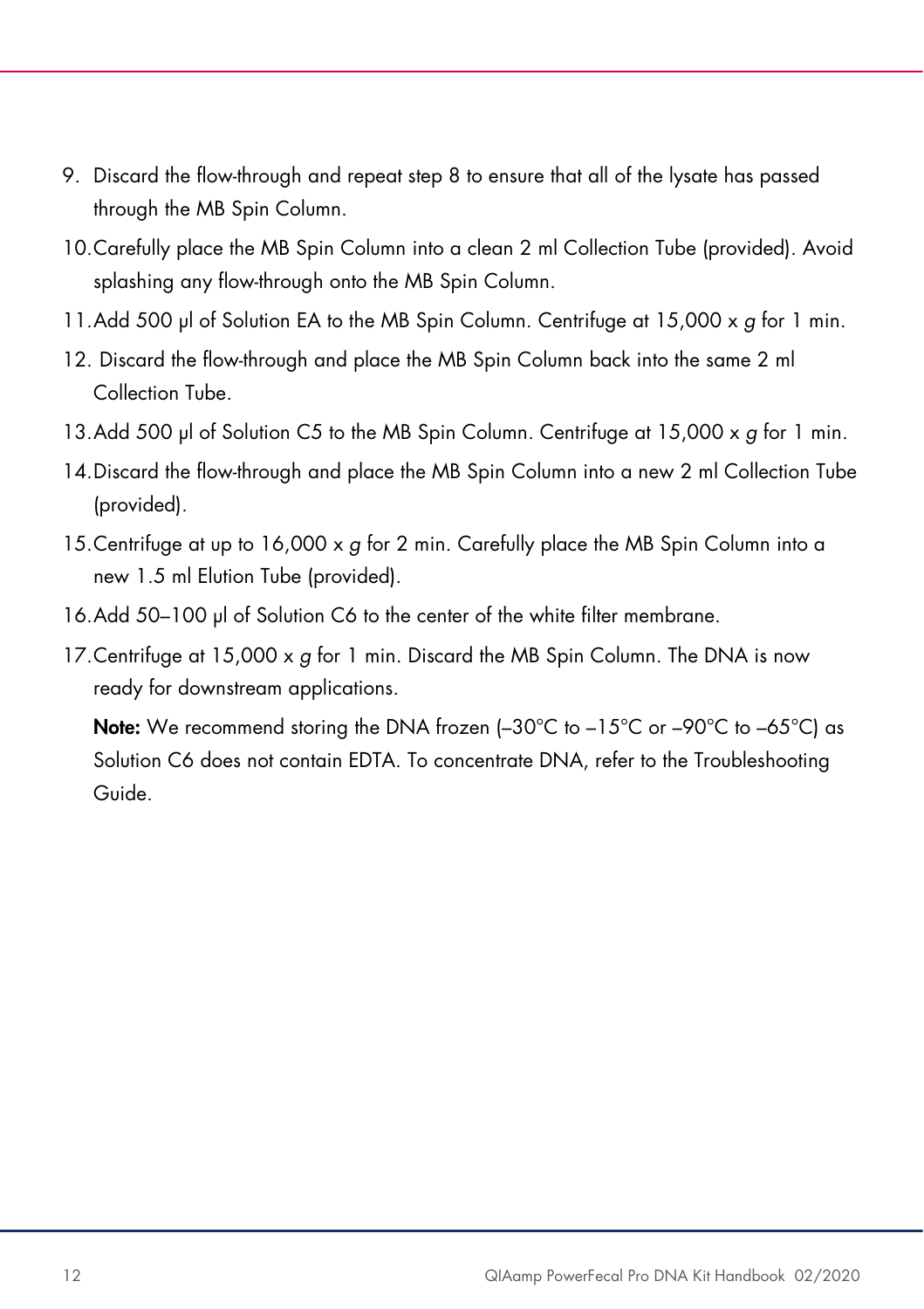### Protocol: Detailed

#### Important notes before starting

- Ensure that the PowerBead Pro Tubes rotate freely in the centrifuge without rubbing.
- If Solution CD3 has precipitated, heat at 60°C until precipitate dissolves.
- Perform all centrifugation steps at room temperature (15–25°C).

#### Procedure

1. Spin the PowerBead Pro Tube briefly to ensure that the beads have settled at the bottom. Add up to 250 mg of stool and 800 µl of Solution CD1. Vortex briefly to mix.

Note: After the sample has been loaded into the PowerBead Pro Tube, the next step is a homogenization and lysis procedure. The PowerBead Pro Tube contains a buffer that will (a) help disperse the stool particles, (b) begin to dissolve inhibitors and (c) protect nucleic acids from degradation. Gentle vortexing mixes the components in the PowerBead Pro Tube and begins to disperse the sample in the buffer.

- 2. Homogenize samples using one of the following methods:
	- A. Secure the PowerBead Pro Tube horizontally on a Vortex Adapter for 1.5–2 ml tubes (cat. no. 13000-V1-24). Vortex at maximum speed for 10 min.

Note: If using the Vortex Adapter for more than 12 preps simultaneously, increase the vortexing time by 5–10 min.

Note: Using the Vortex Adapter will maximize homogenization, which can lead to higher DNA yields. Avoid using tape, which can become loose and result in reduced homogenization efficiency, inconsistent results and reduced yields.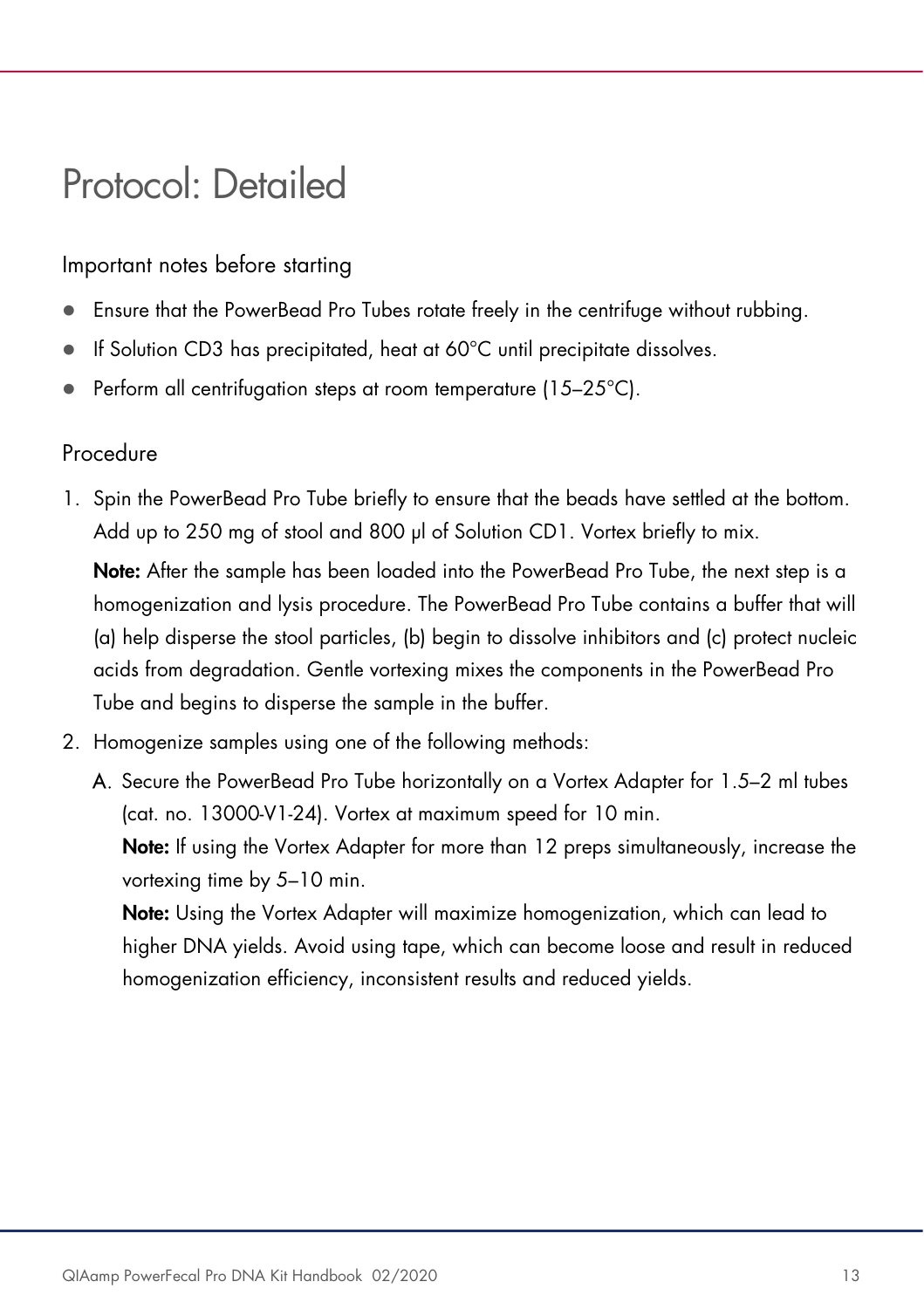B. Use a PowerLyzer 24 Homogenizer. PowerBead Pro Tubes must be properly balanced in the tube holder of the PowerLyzer 24 Homogenizer. We recommend homogenizing the tissue at 2000 rpm for 30 s, pausing for 30 s, then homogenizing again at 2000 rpm for 30 s.

Note: Homogenizing samples at higher speeds (up to 4000 rpm) may increase yields but result in more fragmented DNA.

C. Use a TissueLyser II. Place the PowerBead Pro Tube into the TissueLyser Adapter Set 2 x 24 (cat. no. 69982) or 2 ml Tube Holder (cat. No. 11993) and Plate Adapter Set (cat. no.1190). Fasten the adapter into the instrument and shake for 5 min at speed 25 Hz. Re-orient the adapter so that the side that was closest to the machine body is now furthest from it. Shake again for 5 min at speed 25 Hz.

Note: Vortexing/shaking is critical for complete homogenization and cell lysis. Cells are lysed by a combination of chemical agents from step 1 and mechanical shaking introduced at this step. Randomly shaking the beads in the presence of disruption agents will cause the beads to collide with microbial cells and lead to the cells breaking open.

- 3. Centrifuge the PowerBead Pro Tube at 15,000 x g for 1 min.
- 4. Transfer the supernatant to a clean 2 ml Microcentrifuge Tube (provided). Note: Expect 500–600 µl. The supernatant may still contain some stool particles.
- 5. Add 200 µl of Solution CD2 and vortex for 5 s.

Note: Solution CD2 contains Inhibitor Removal Technology (IRT), which is a reagent that can precipitate non-DNA organic and inorganic material including polysaccharides, cell debris and proteins. It is important to remove contaminating organic and inorganic matter that may reduce DNA purity and inhibit downstream DNA applications.

6. Centrifuge at 15,000  $\times$  g for 1 min. Avoiding the pellet, transfer up to 700 µl of supernatant to a clean 2 ml Microcentrifuge Tube (provided).

Note: Expect 500–600 µl.

Note: The pellet at this point contains non-DNA organic and inorganic material including polysaccharides, cell debris and proteins. For best DNA yields and quality, avoid transferring any of the pellet.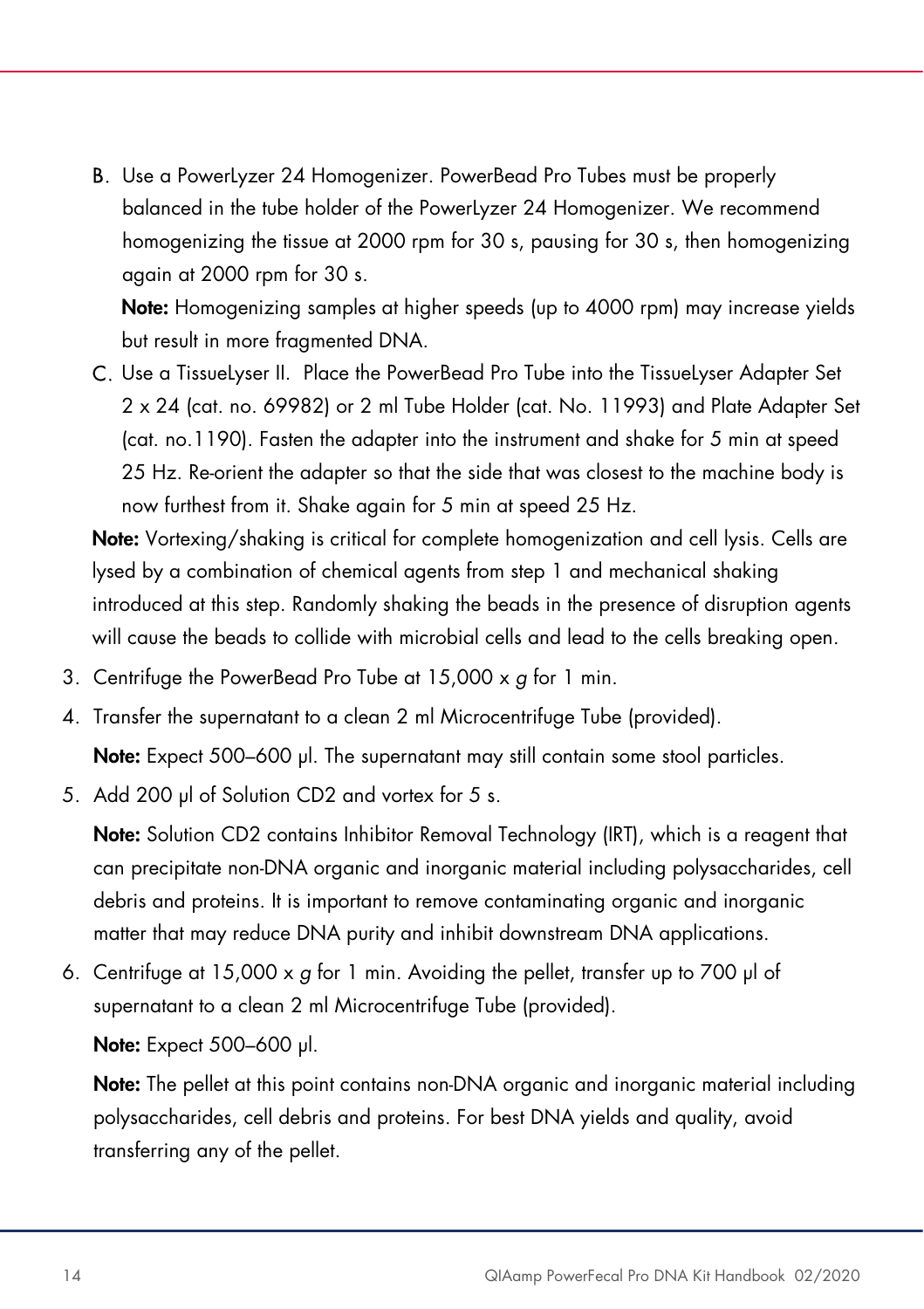7. Add 600 µl of Solution CD3 and vortex for 5 s.

Note: Solution CD3 is a high-concentration salt solution. Since DNA binds tightly to silica at high salt concentrations, Solution CD3 will adjust the DNA solution salt concentration to allow binding of DNA, but not non-DNA organic and inorganic material that may still be present at low levels, to the MB Spin Column filter membrane.

8. Load 650 µl of the lysate onto an MB Spin Column and centrifuge at 15,000 x g for 1 min.

Note: DNA is selectively bound to the silica membrane in the MB Spin Column in the presence of high salt solution. Contaminants pass through the filter membrane, leaving only DNA bound to the membrane.

- 9. Discard the flow-through and repeat step 8 to ensure that all of the lysate has passed through the MB Spin Column.
- 10.Carefully place the MB Spin Column into a clean 2 ml Collection Tube (provided). Avoid splashing any flow-through onto the MB Spin Column.
- 11.Add 500 µl of Solution EA to the MB Spin Column. Centrifuge at 15,000 x q for 1 min. Note: Solution EA is a wash buffer that removes protein and other non-aqueous contaminants from the MB Spin Column filter membrane.
- 12.Discard the flow-through and place the MB Spin Column back into the same 2 ml Collection Tube.
- 13.Add 500 µl of Solution C5 to the MB Spin Column. Centrifuge at 15,000  $\times$  g for 1 min. Note: Solution C5 is an ethanol-based wash solution used to further clean the DNA that is bound to the silica filter membrane in the MB Spin Column. This wash solution removes residual salt, inhibitors and other contaminants while allowing the DNA to stay bound to the silica membrane.
- 14.Discard the flow-through and place the MB Spin Column into a new 2 ml Collection Tube (provided).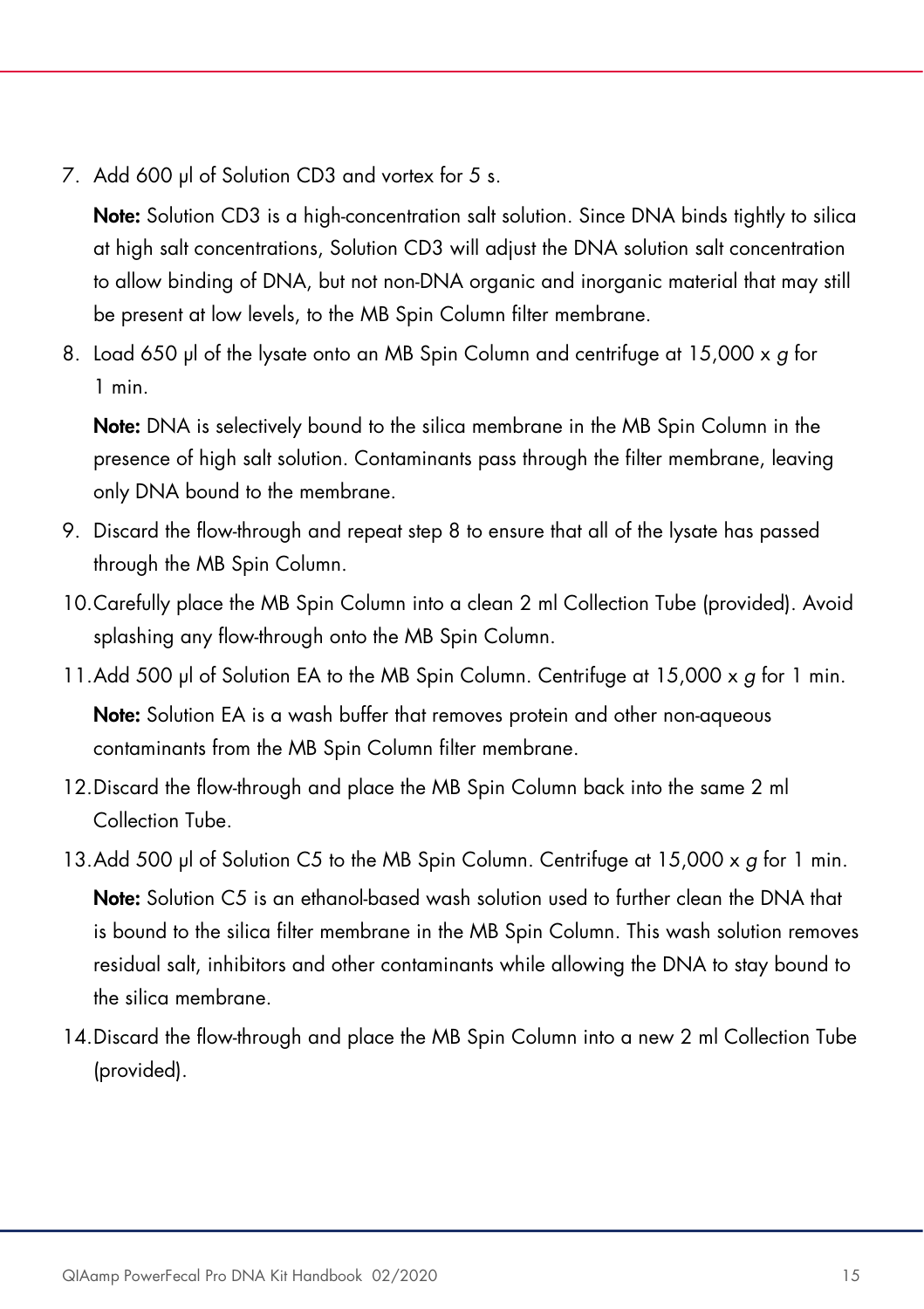15.Centrifuge at up to 16,000 x g for 2 min. Carefully place the MB Spin Column into a new 1.5 ml Elution Tube (provided).

Note: This spin removes residual Solution C5. It is critical to remove all traces of Solution C5 because the ethanol in it can interfere with downstream DNA applications, such as PCR, restriction digests and gel electrophoresis.

16.Add 50–100 µl of Solution C6 to the center of the white filter membrane.

Note: Placing Solution C6 in the center of the small white membrane will make sure the entire membrane is wet. This will result in a more efficient and complete release of the DNA from the MB Spin Column filter membrane. As Solution C6 passes through the silica membrane, DNA that was bound in the presence of high salt is selectively released by Solution C6 (10 mM Tris), which lacks salt.

17. Centrifuge at 15,000  $\times$  g for 1 min. Discard the MB Spin Column. The DNA is now ready for downstream applications.

**Note:** We recommend storing the DNA frozen  $(-30^{\circ}\text{C})$  to  $-15^{\circ}\text{C}$  or  $-90^{\circ}\text{C}$  to  $-65^{\circ}\text{C}$ ) as Solution C6 does not contain EDTA. To concentrate DNA, refer to the Troubleshooting Guide.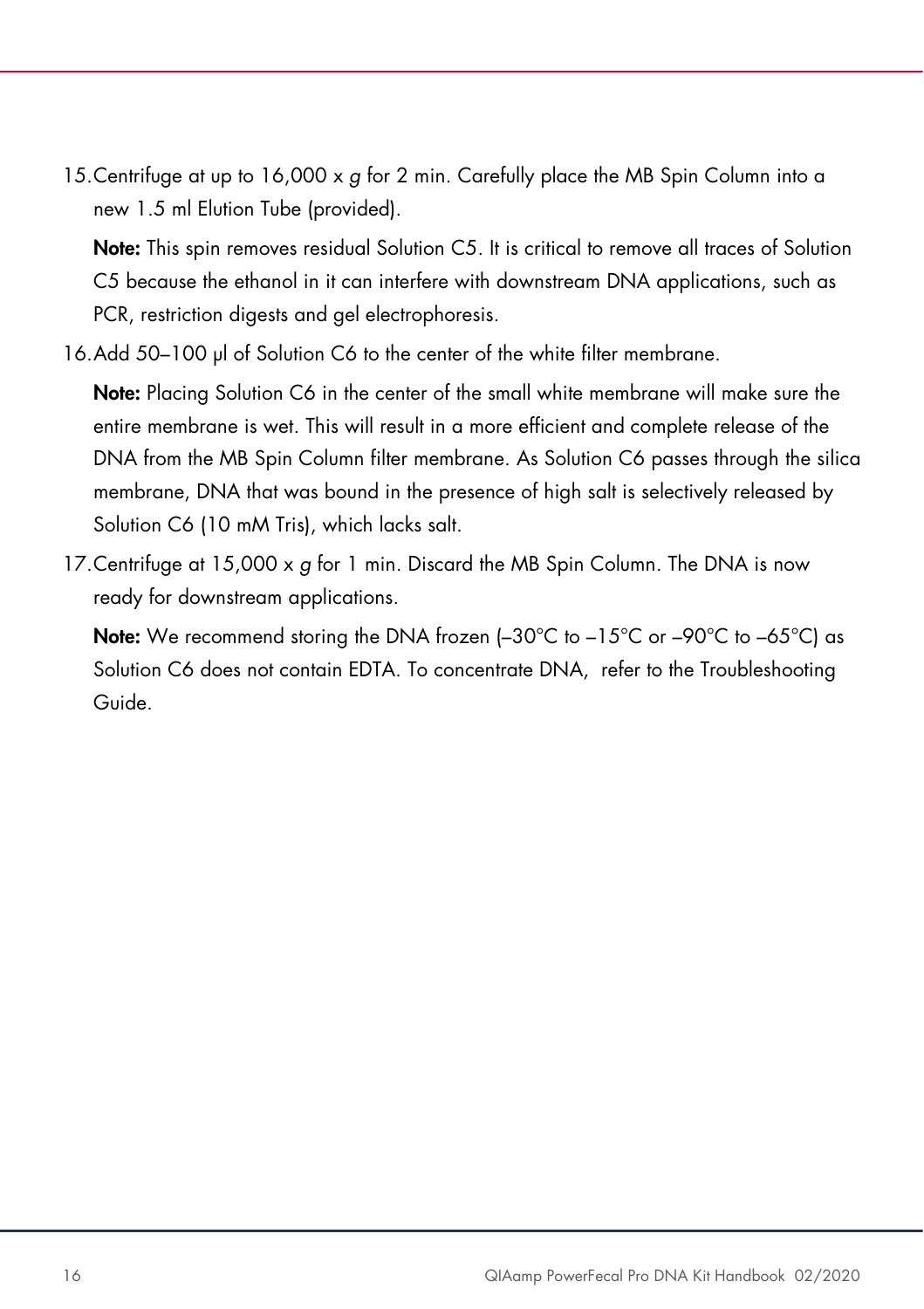### Troubleshooting Guide

This troubleshooting guide may be helpful in solving any problems that may arise. For more information, see also the Frequently Asked Questions page at our Technical Support Center: www.qiagen.com/FAQ/FAQList.aspx. The scientists in QIAGEN Technical Services are always happy to answer any questions you may have about either the information and/or protocols in this handbook or sample and assay technologies. For contact information, visit www.qiagen.com.

|     |                                             | כווווווכוווג עווע אויסווווועט                                                                                                                                                                                                                                                                                                                                                                                        |
|-----|---------------------------------------------|----------------------------------------------------------------------------------------------------------------------------------------------------------------------------------------------------------------------------------------------------------------------------------------------------------------------------------------------------------------------------------------------------------------------|
|     | <b>Stool Processing</b>                     |                                                                                                                                                                                                                                                                                                                                                                                                                      |
| a)  | Amount of stool to<br>process               | The QIAGEN QIAamp PowerFecal Pro Kit is designed to<br>process 0.25 grams of stool. For inquiries regarding the use<br>of larger sample amounts, please contact Technical Support<br>for suggestions.                                                                                                                                                                                                                |
| b)  | Stool sample is<br>high in water<br>content | Remove contents from the PowerBead Pro Tube (beads) and<br>transfer into another sterile microcentrifuge tube (not<br>provided). Add stool sample to PowerBead Pro Tube and<br>centrifuge at room temperature (15-25°C) for 30 seconds at<br>10,000 $\times$ g. Remove as much liquid as possible with a<br>pipette tip. Add beads back to PowerBead Pro Tube and<br>resume protocol from step 2.                    |
| DNA |                                             |                                                                                                                                                                                                                                                                                                                                                                                                                      |
| a)  | DNA does not<br>amplify                     | Ensure that you check DNA yields by gel electrophoresis or<br>spectrophotometer reading. An excess amount of DNA will<br>inhibit a PCR reaction.<br>Diluting the template DNA should not be necessary with<br>DNA isolated using the QIAamp PowerFecal Pro DNA Kit.<br>However, it should still be attempted.<br>If DNA will still not amplify after trying the steps above, then<br>PCR optimization may be needed. |

#### Comments and suggestions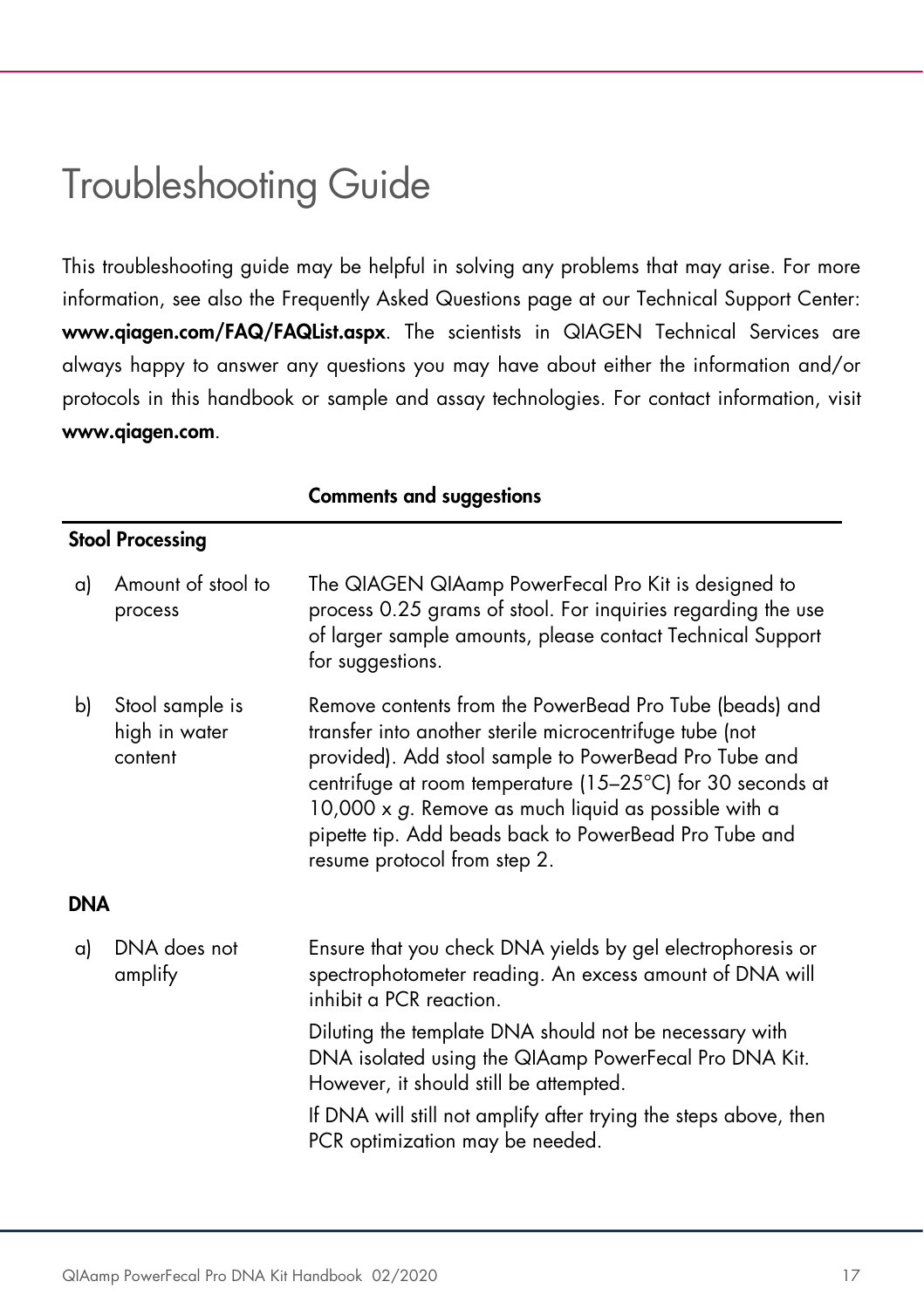#### Comments and suggestions

| b) | Eluted DNA is<br>brown                            | If you observe coloration in your samples, please contact<br>Technical Support for suggestions.                                                                                                                                                                                                                                                                                                                                                                                                                                                                                           |
|----|---------------------------------------------------|-------------------------------------------------------------------------------------------------------------------------------------------------------------------------------------------------------------------------------------------------------------------------------------------------------------------------------------------------------------------------------------------------------------------------------------------------------------------------------------------------------------------------------------------------------------------------------------------|
| c) | Concentrating<br>eluted DNA                       | The final volume of eluted DNA will be 50-100 µl. The<br>DNA may be concentrated by adding 5-10 µl of 3 M NaCl<br>and inverting 3-5 times to mix. Next, add 100 µl of 100%<br>cold ethanol and invert 3-5 times to mix. Incubate at -30°C<br>to $-15^{\circ}$ C for 30 minutes and centrifuge at 10,000 x g for<br>5 minutes at room temperature. Decant all liquid. Briefly dry<br>residual ethanol in a speed vac or ambient air. Avoid over-<br>drying the pellet or resuspension may be difficult. Resuspend<br>precipitated DNA in desired volume of 10 mM Tris (Solution<br>$C6$ ). |
| d) | DNA floats out of a<br>well when loading<br>a gel | This usually occurs because residual Solution C5 remains in<br>the final sample. Prevent this by being careful in step 15<br>and not transferring liquid onto the bottom of the spin filter<br>basket. Ethanol precipitation (described in "Concentrating<br>eluted DNA") is the best way to remove residual Solution<br>$C5$ .                                                                                                                                                                                                                                                           |
| e) | Storing DNA                                       | DNA is eluted in Solution C6 (10 mM Tris) and must be<br>stored at -30°C to -15°C or -90°C to -65°C to prevent<br>degradation. DNA can be eluted in TE without loss, but the<br>EDTA may inhibit downstream reactions such as PCR and<br>automated sequencing. DNA may also be eluted in sterile,<br>DNA-Free PCR-Grade water (cat. no. 17000-10).                                                                                                                                                                                                                                        |
|    | Alternative lysis methods                         |                                                                                                                                                                                                                                                                                                                                                                                                                                                                                                                                                                                           |
| a) | Cells are difficult to<br>lyse                    | After adding Solution CD1 and prior to the bead beating<br>step, incubate at 65°C for 10 minutes. Resume protocol<br>from step 2.                                                                                                                                                                                                                                                                                                                                                                                                                                                         |
| b) | Reduction of<br>shearing of DNA                   | After adding Solution CD1, vortex 3-4 seconds, then heat to<br>70°C for 5 minutes. Repeat once. This alternative procedure                                                                                                                                                                                                                                                                                                                                                                                                                                                                |

will reduce shearing but may also reduce yield.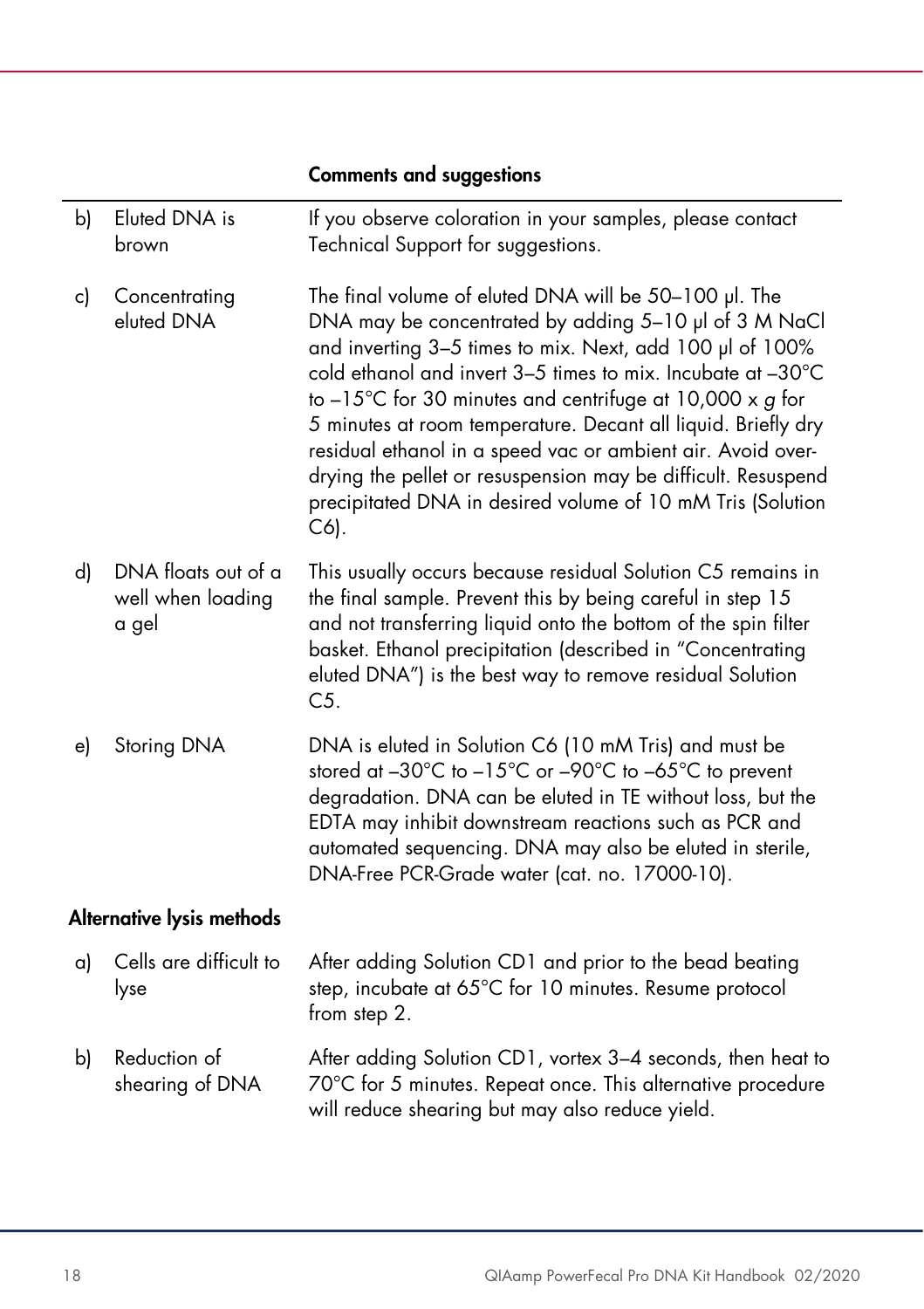## Ordering Information

| Product                                             | <b>Contents</b>                                                                                                                                               | Cat. no. |
|-----------------------------------------------------|---------------------------------------------------------------------------------------------------------------------------------------------------------------|----------|
| <b>QIAamp PowerFecal Pro</b><br><b>DNA Kit (50)</b> | For the isolation of microbial DNA from<br>stool and gut samples                                                                                              | 51804    |
| <b>QIAGEN</b> spin-column kits                      | QIAcube Connect - for fully automated nucleic acid extraction with                                                                                            |          |
| QIAcube Connect*                                    | Instrument, connectivity package,<br>1-year warranty on parts and labor                                                                                       | Inquire  |
| Starter Pack, QIAcube                               | Filter-tips, 200 µl (1024), 1000 µl filter-<br>tips (1024), 30 ml reagent bottles (12),<br>rotor adapters (240), elution tubes<br>(240), rotor adapter holder | 990395   |
| <b>Related products</b>                             |                                                                                                                                                               |          |
| DNeasy PowerSoil Pro Kit<br>(250)                   | For the isolation of microbial genomic<br>DNA from all soil types                                                                                             | 47016    |
| DNeasy 96 PowerSoil Pro<br>Kit (384)                | For 384 preps: Isolate microbial<br>genomic DNA from all soil types in a<br>96-well format                                                                    | 47017    |
| DNeasy 96 PowerSoil Pro<br>QIAcube HT Kit (480)     | For 480 preps: Automated high-<br>throughput purification of microbial<br>genomic DNA from all stool types                                                    | 47021    |
| <b>QIAsymphony PowerFecal Pro</b><br>DNA Kit (192)  | For the isolation of microbial genomic<br>DNA from stool and soil on the<br>QIAsymphony                                                                       | 938036   |
| DNeasy PowerMax Soil Kit<br>(10)                    | For the isolation of microbial DNA from<br>large quantities of soil with low<br>microbial load                                                                | 12988-10 |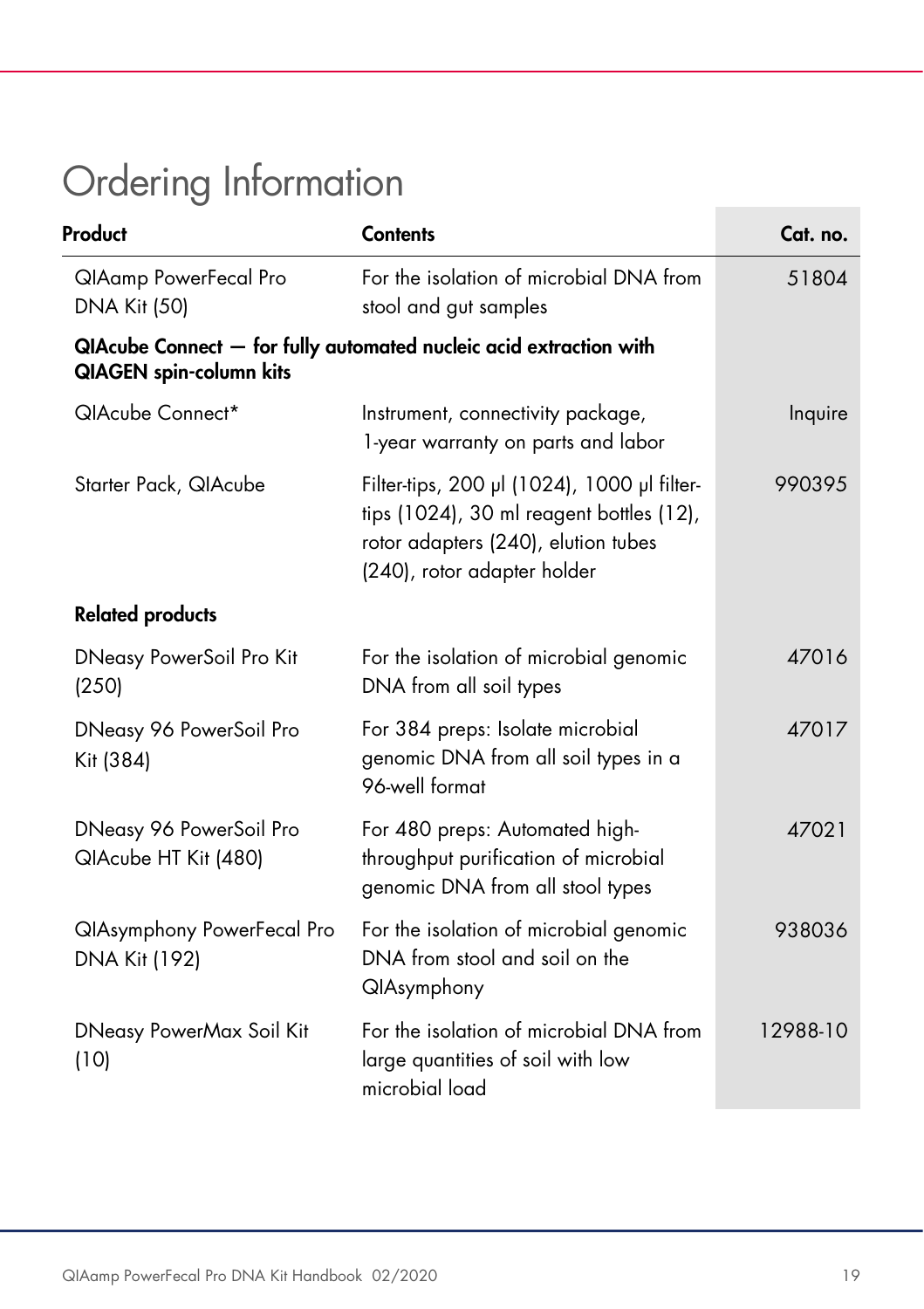| Product                                    | <b>Contents</b>                                                                                                                            | Cat. no.    |
|--------------------------------------------|--------------------------------------------------------------------------------------------------------------------------------------------|-------------|
| MagAttract PowerSoil DNA<br><b>KF Kit</b>  | For the automated, hands-free isolation<br>of DNA from soil                                                                                | 27000-4-KF  |
| PowerBead Pro Tubes (2 ml)<br>(50)         | Bead tubes ready for rapid and<br>reliable biological sample lysis from a<br>wide variety of starting materials, 2 ml                      | 19301       |
| Vortex Adapter                             | For vortexing 1.5 ml or 2 ml tubes<br>using the Vortex-Genie 2                                                                             | 13000-V1-24 |
| PowerLyzer 24 Homogenizer                  | For complete lysis and homogenization<br>of any biological sample                                                                          | 13155       |
| TissueLyser II                             | For medium- to high-throughput sample<br>disruption for molecular analysis                                                                 | 85300       |
| TissueLyser Adapter Set<br>$(2 \times 24)$ | 2 sets of adapter plates and 2 racks for<br>use with 2 ml microcentrifuge tubes on<br>the TissueLyser II                                   | 69982       |
| 2 ml Tube Holder Set                       | For sample homogenization in 2 ml<br>bead tubes on a TissueLyser II                                                                        | 11993       |
| UCP Multiplex PCR Kit (100)                | For 100 reactions: For highly specific<br>and sensitive multiplex PCR with<br>minimized background using nucleic<br>acid-depleted reagents | 206742      |
| UCP Multiplex PCR Kit (500)                | For 500 reactions: For highly specific<br>and sensitive multiplex PCR with<br>minimized background using nucleic<br>acid-depleted reagents | 206744      |

\* All QIAcube Connect instruments are provided with a region-specific connectivity package, including tablet and equipment necessary to connect to the local network. Further, QIAGEN offers comprehensive instrument service products, including service agreements, installation, introductory training and preventive subscription. Contact your local sales representative to learn about your options.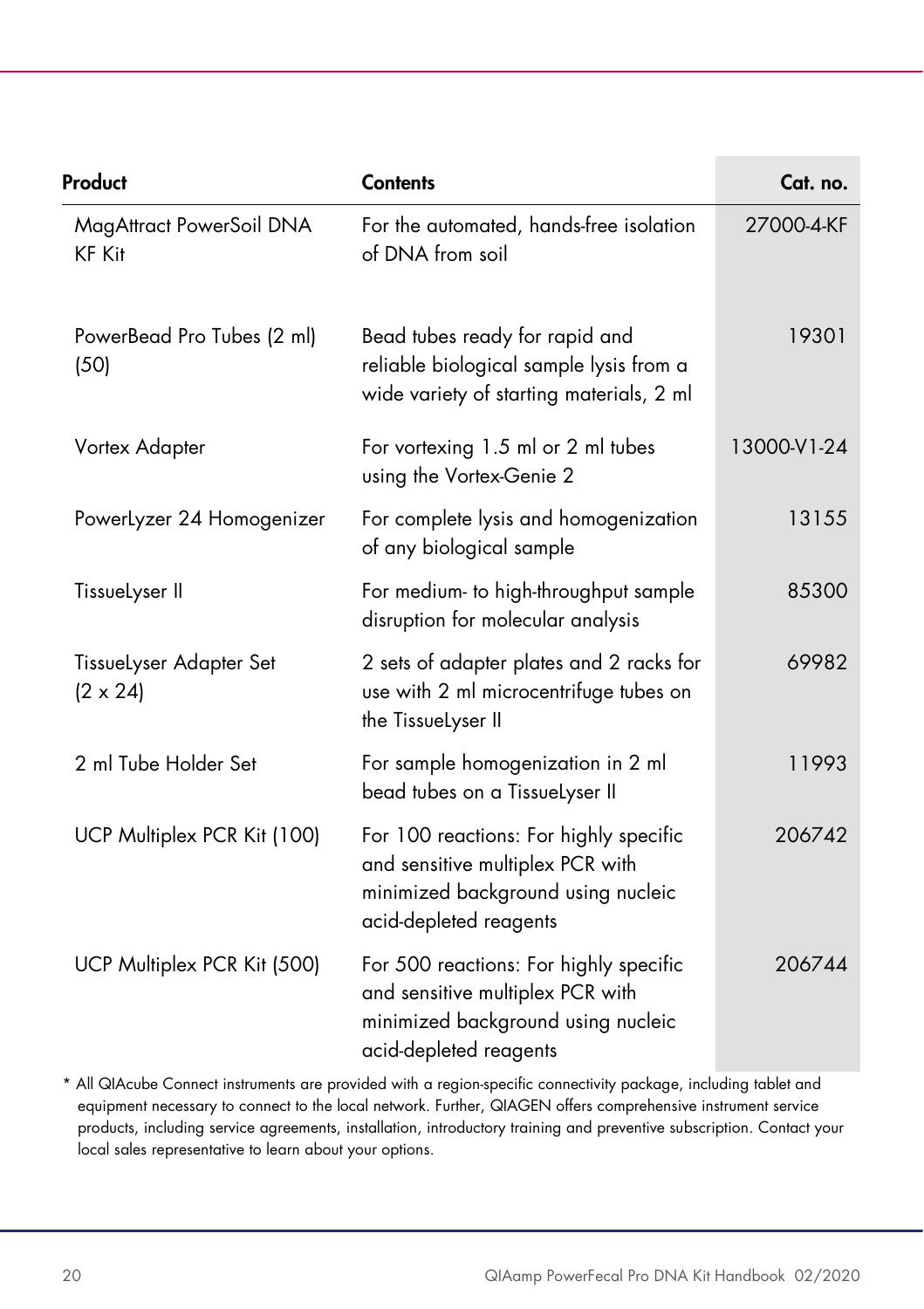For up-to-date licensing information and product-specific disclaimers, see the respective QIAGEN kit handbook or user manual. QIAGEN kit handbooks and user manuals are available at www.qiagen.com or can be requested from QIAGEN Technical Services or your local distributor.

### Document Revision History

| Date         | Changes                                                                                                                                                                                                                                                                                                 |
|--------------|---------------------------------------------------------------------------------------------------------------------------------------------------------------------------------------------------------------------------------------------------------------------------------------------------------|
| May 2019     | Added storage condition for Solution CD2 in the Storage section; Deleted photo of<br>QIAcube; Added QIAcube Connect references; Updated reference link from<br>www.qiagen.com/MyQIAcube to www.qiagen.com/MyQIAcubeConnect; Updated<br>Ordering Information section for QIAcube Connect; Layout updates |
| January 2020 | Updated text, ordering information and intended use for QIAcube Connect. Updated cross-<br>references to homogenization sections. Removed statement about sterility of Solution C6.<br>Updated storage information.                                                                                     |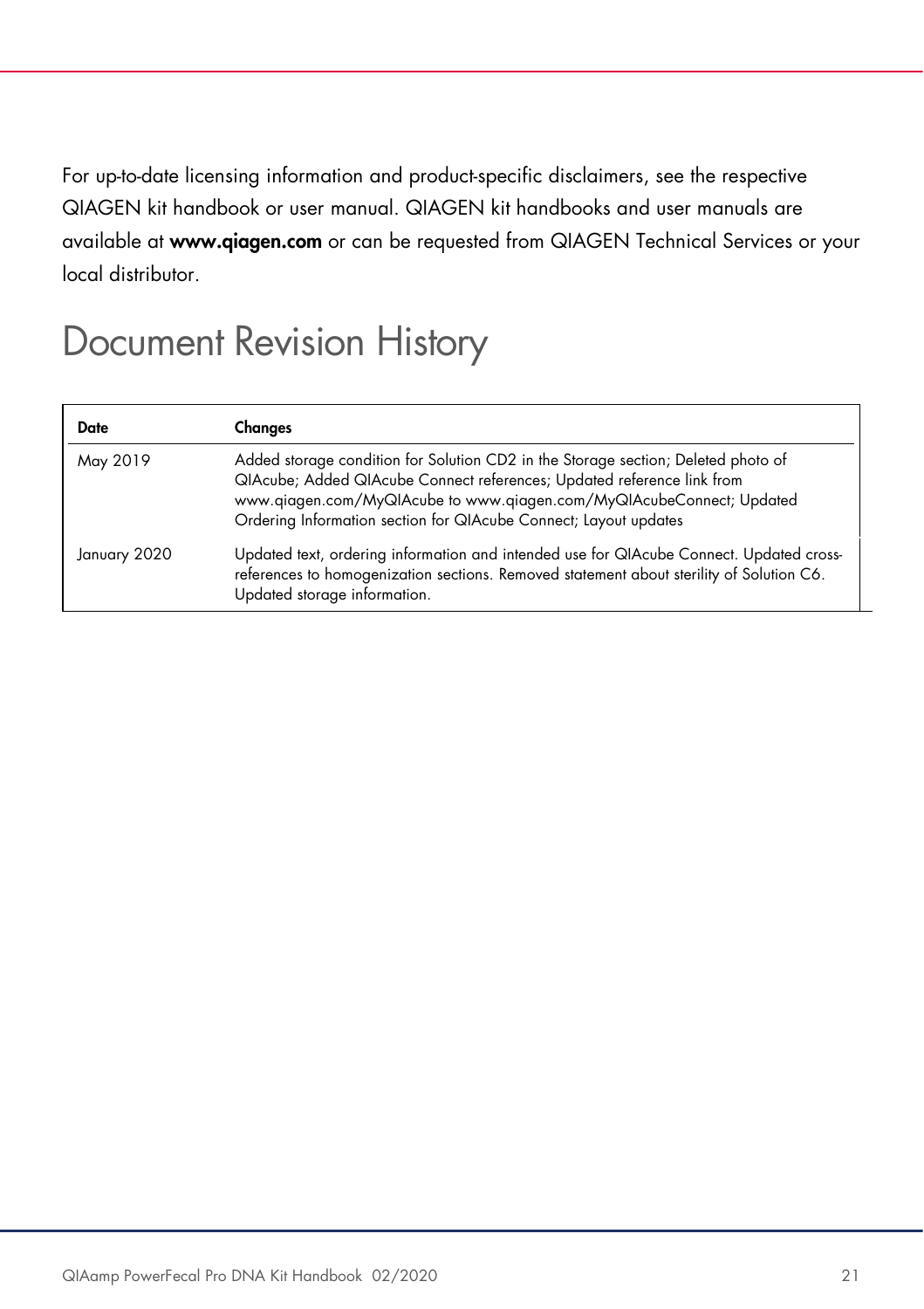#### Limited License Agreement for QIAamp PowerFecal Pro DNA Kit

Use of this product signifies the agreement of any purchaser or user of the product to the following terms:

- 1. The product may be used solely in accordance with the protocols provided with the product and this handbook and for use with components contained in the kit only. QIAGEN grants no license under any of its intellectual property to use or incorporate the enclosed components of this kit with any components not included within this kit except as described in the protocols provided with the product, this handbook, and additional protocols available at www.qiagen.com. Some of these additional protocols have been provided by QIAGEN users for QIAGEN users. These protocols have not been thoroughly tested or optimized by QIAGEN. QIAGEN neither guarantees them nor warrants that they do not infringe the rights of third-parties.
- 2. Other than expressly stated licenses, QIAGEN makes no warranty that this kit and/or its use(s) do not infringe the rights of third-parties.
- 3. This kit and its components are licensed for one-time use and may not be reused, refurbished, or resold.
- 4. QIAGEN specifically disclaims any other licenses, expressed or implied other than those expressly stated.
- 5. The purchaser and user of the kit agree not to take or permit anyone else to take any steps that could lead to or facilitate any acts prohibited above. QIAGEN may enforce the prohibitions of this Limited License Agreement in any Court, and shall recover all its investigative and Court costs, including attorney fees, in any action to enforce this Limited License Agreement or any of its intellectual property rights relating to the kit and/or its components.

For updated license terms, see www.qiagen.com.

Trademarks: QIAGEN®, Sample to Insight®, QIAamp®, QIAcube®, DNeasy®, Inhibitor Removal Technology®, MagAttract®, PowerFecal®, PowerLyzer®, PowerMax®, PowerSoil® (QIAGEN Group); Vortex-Genie® (Scientific Industries). Registered names, trademarks, etc. used in this document, even when not specifically marked as such, may still be legally protected.

HB-2560-003 © 2020 QIAGEN, all rights reserved.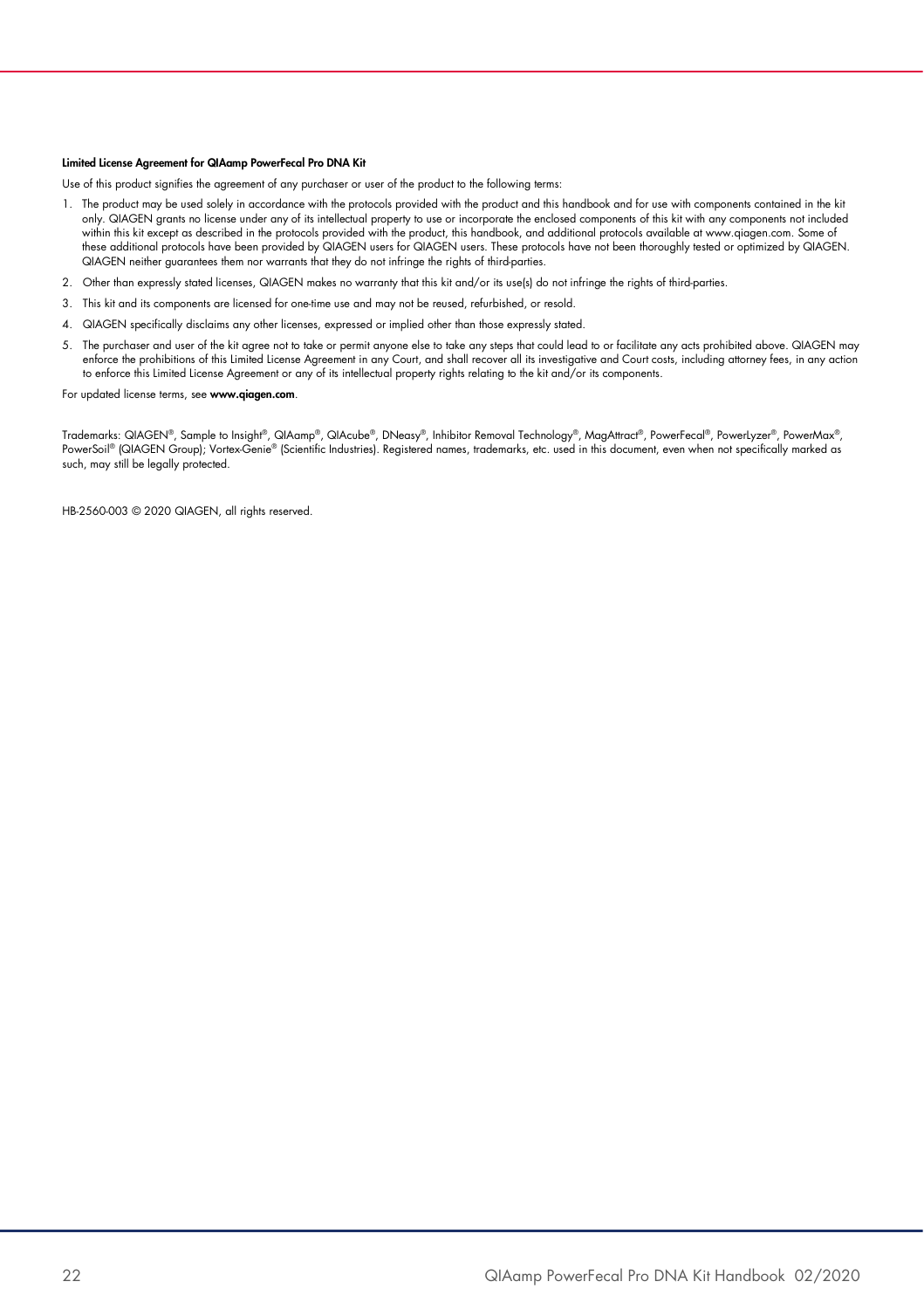**Notes**